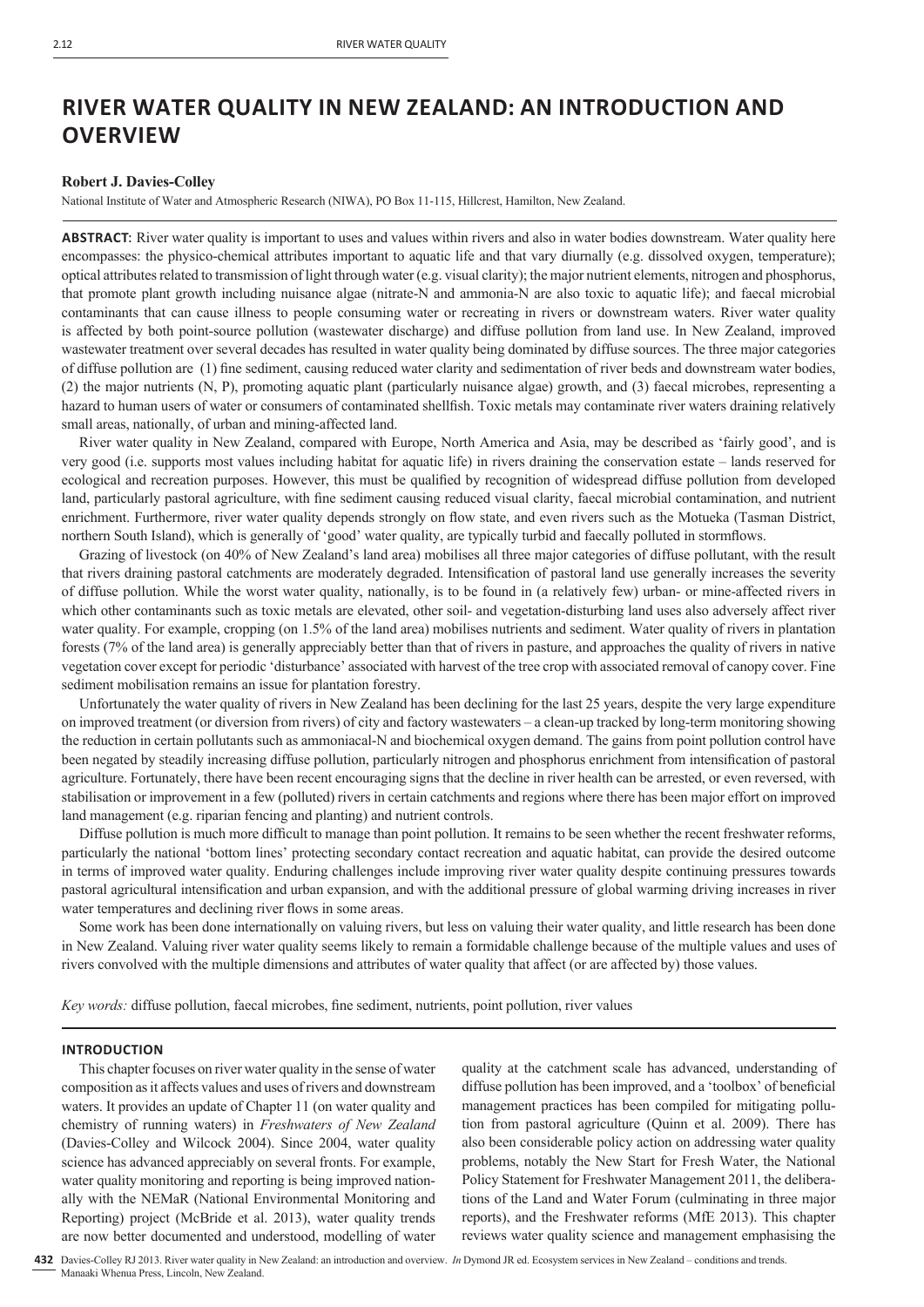last decade, and looks briefly at prospects for valuing ecosystem services associated with water quality in rivers.

# **RIVERS ͵ HYDROLOGICAL FLUXES**

Rivers represent only 0.0002% of water on Earth and only 0.46% of surface fresh water (http://ga.water.usgs.gov/edu/ earthwherewater.html 15/4/13). However, rivers are disproportionately important because they are *fluxes* of water when most other components of the hydrological cycle (including snow and ice, lakes, wetlands, and ground waters) behave more like *storages* of water. Rivers may be thought of as the main flux closing the hydrological cycle – returning to the sea a large fraction of rain falling on the land.

Along with water, rivers convey large fluxes of sediment and dissolved material to downstream water bodies (lakes, estuaries) and the sea. These dissolved and suspended constituents are the products of physical and chemical weathering, which over geological time wears down land to sea level. The *constituents* of river waters also relate to their *water quality* (Davies-Colley and Wilcock 2004), which can strongly influence or constrain certain values and uses of river waters. We are concerned with constituents in river waters, not merely as regards the condition of the rivers themselves, but as regards loads of materials and polluting impacts on downstream waters such as lakes, estuaries, and coastal waters.

Rivers are a major part of the cultural identity of New Zealanders. Indigenous New Zealanders (Māori) identify themselves by naming a particular mountain and river. More generally, recreation in and around rivers, including swimming, may be regarded as part of the cultural heritage of all citizens of Aotearoa. Such recreation, and the habitats of aquatic organisms that contribute to aquatic recreation, are strongly dependent on water composition and thus water quality.

#### **DEFINITION OF WATER QUALITY**

Water quality is a complex concept related to physical, chemical and biological characteristics of natural water (and therefore to its composition) rather than its level, volume or flow – which are collectively referred to as water *quantity*. However, water quality is not an absolute concept related to water composition alone, but must be defined by reference to how composition affects suitability-for-use of water, or, more widely, its ability to support water *values*. Based on careful consideration of several environmental terms in common use (but not commonly defined!), Johnson et al. (1997) propose the following definition of water quality:

A measure of the condition of water relative to the requirements of one or more species and/or to any human need or purpose.

That is, water quality relates to 'condition' of water as it affects biological habitat and human use. A working definition of water quality for the purposes of this chapter, that is broadly consistent with that of Johnson et al. (1997), but explicitly mentions values of water, is as follows:

The suitability of water composition for supporting a range of water values, including habitat for aquatic life and human uses including recreation.

Most recognised values of water are sensitive to water quality and some depend critically on water quality (as is discussed below). Typically, habitat for aquatic life and recreational use of waters are values most strongly demanding as regards water quality – which, of course, is why these values are explicitly

mentioned in our working definition of water quality as given above. Recently, the Freshwater Reform report (MfE 2013) has proposed that suitability as habitat for aquatic life and secondary contact recreation are 'bottom lines' for *all* fresh waters in New Zealand. Some water values are insensitive to water quality, notably use for waste disposal – which actually degrades water quality.

The term water quality is sometimes extended to include biodiversity of waters and biological indicators of river condition or ecological 'health'. However, this chapter uses the term water quality in the more restricted sense related to water composition. Thus, while 'pelagic' microbiota, such as faecal indicator bacteria, are considered part of water quality in the strict sense, biodiversity and biological indicators are beyond the scope of this chapter. The reader is referred to the chapter on freshwater biodiversity in this book as regards river biodiversity.

A note about the relationship of biomonitoring and water quality in assessment of water condition seems called for. Biomonitoring using one or more bio-indicators, such as macroinvertebrate animals (e.g. Davies-Colley et al. 2011), is extremely valuable in assessment of water condition. A particular virtue of biomonitoring is that biological indicators are time-integrating, whereas water quality sampling, except where continuouslymonitoring instruments are deployed, provides only a time series of 'snapshots'. Indeed it is sometimes suggested that biomonitoring might replace water quality assessments of water condition because of this time-integrating feature. However, the weakness of biomonitoring in isolation is quickly revealed by a little reflection. First, we usually need to know what is driving poor or declining water condition, on which bioindicators alone may be silent, whereas water composition will usually give at least some hint. Second, and more compelling, we are concerned with condition not merely of the river itself, but also of *downstream* waters such as lakes and estuaries that receive river loads of contaminants. Third, bioindicators reflect, to a large extent, conditions at the reach scale, whereas water quality is spatially integrating – over the whole river catchment. (Indeed, river water quality may be regarded as a powerful indicator of sustainability, or otherwise, of catchment land use.) Therefore, biomonitoring and water quality monitoring should be viewed as complementary and related sources of information on water condition – which are stronger combined than when either is implemented in isolation (Davies-Colley et al. 2011).

#### *River water composition*

River water constituents may be categorised into particulate (suspended) materials and dissolved materials. Dissolved materials may be further divided into dissolved gases (e.g. oxygen) and non-volatile solutes (e.g. dissolved salts). Davies-Colley and Wilcock (2004, table 11.1) list constituents of river water with a commentary on the significance of each, and their table is given here (slightly modified) as Table 1. To the categories of constituents present suspended or dissolved in the water column, it is sometimes helpful to add man-made trash, which is unsightly in waters or stranded on shorelines, and may represent a hazard to aquatic life and human recreationalists.

# *Gaseous solutes*

Of the dissolved gases, oxygen is usually of greatest concern because of its oxidising role and crucial support of the respiration of aquatic life (Table 1) (Davies-Colley and Wilcock 2004). The very limited solubility of oxygen in river water (about 10 g  $m^{-3}$ ),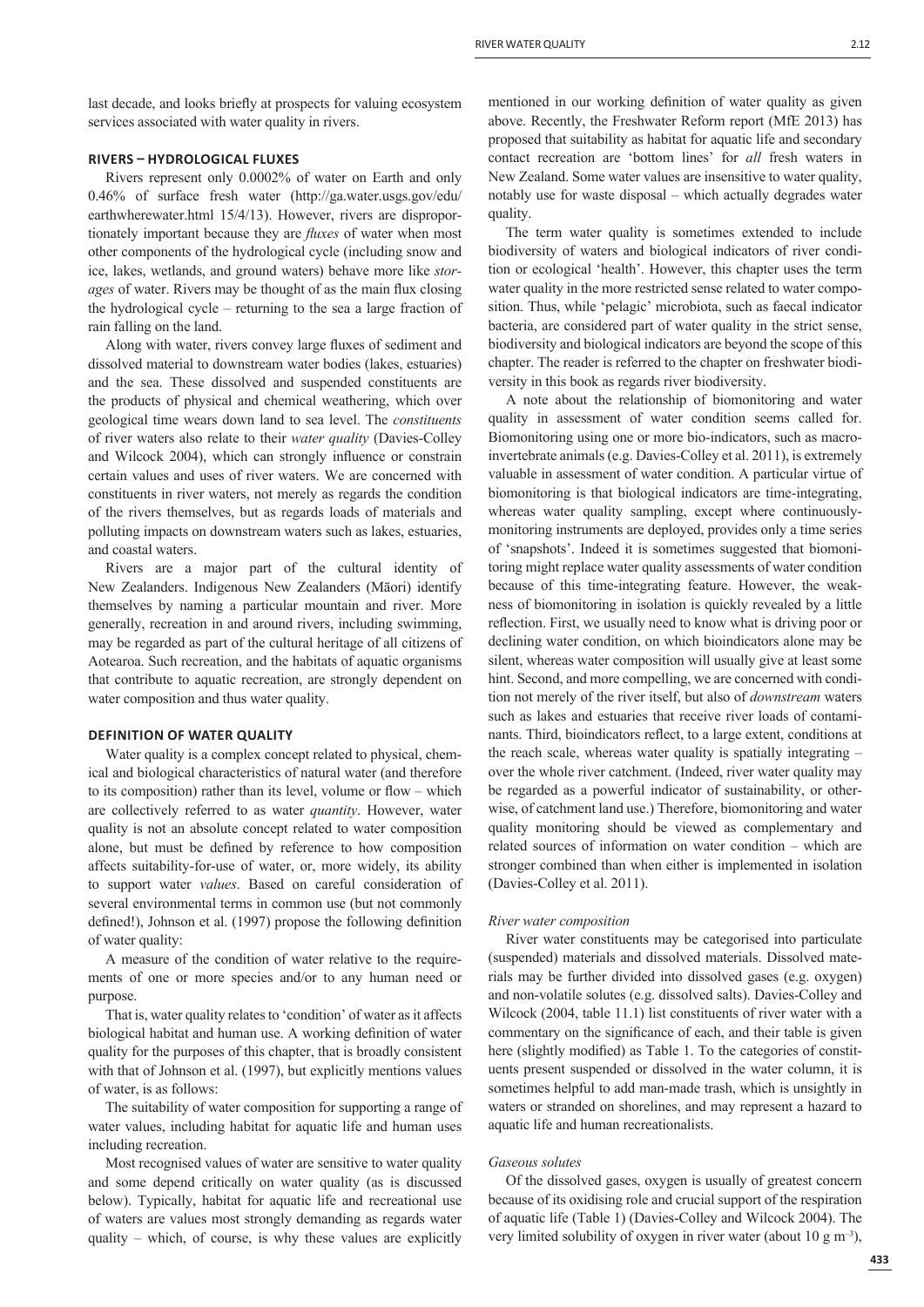| ۰, | ۰. |
|----|----|
|    |    |

| Category                | <b>Constituent</b>                                                               | Importance                                                                                                                                                                                                                           |  |
|-------------------------|----------------------------------------------------------------------------------|--------------------------------------------------------------------------------------------------------------------------------------------------------------------------------------------------------------------------------------|--|
| Dissolved gases         | Oxygen $(O_2)$                                                                   | Respiration of aquatic life                                                                                                                                                                                                          |  |
|                         | Carbon dioxide (CO <sub>2</sub> )                                                | Source of inorganic carbon for plants                                                                                                                                                                                                |  |
| Non-volatile<br>solutes | Major inorganic constituents (e.g. $Na+$ )                                       | Little concern in New Zealand                                                                                                                                                                                                        |  |
|                         | Dissolved inorganic phosphorus                                                   | Plant nutrient                                                                                                                                                                                                                       |  |
|                         | Dissolved inorganic nitrogen                                                     | Plant nutrient                                                                                                                                                                                                                       |  |
|                         | Dissolved organic matter (DOM)                                                   | Oxygen demand, contains nutrients (C,N, P), absorbs light (shifts water colour,<br>photochemical catalyst)                                                                                                                           |  |
| Particulates            | Mineral solids                                                                   | Major component of sediment load, scatter light strongly, transport sorbed pollutants                                                                                                                                                |  |
|                         | Organic solids                                                                   | Component of the sediment load, pool of nutrients $(C, N, P)$ , oxygen demand, absorb<br>and scatter light                                                                                                                           |  |
|                         | Microbiological contaminants                                                     | Pathogenic microorganisms render water unsafe for consumption or shellfish<br>consumption or water contact.                                                                                                                          |  |
| Trash                   | Man-made trash, including metal and glass<br>items and (floatable) plastic trash | Trash in or floating on waters can be a hazard to humans and aquatic life. Unsightly<br>aggregations of floatables (affecting amenity value) can occur in dead-zones of rivers,<br>and be stranded in vegetation or along the banks. |  |

TABLE 1 Constituents of water important to water quality (modified slightly after Davies-Colley and Wilcock 2004)

depending on temperature) means that this gas may easily become exhausted if oxygen demand exceeds replenishment from the atmosphere by reaeration. Conversely, photosynthesis of aquatic plants releases oxygen, which may become super-saturated in river waters that have relatively poor (slow) atmospheric exchange. Wilcock et al. (1998) discuss the use of diurnal records of dissolved oxygen (DO) to quantify the competing rates of photosynthesis, respiration, and reaeration based on models of oxygen dynamics in rivers.

Dissolved inorganic carbon (Table 1) is important as the main source of carbon for aquatic plant assimilation. Furthermore, dissolved inorganic carbon is important for regulating pH. 'Buffering' of pH by the carbonate system (Stumm and Morgan 1981) explains why most New Zealand river waters ('bicarbonate waters', Close and Davies-Colley 1990) are in the (near neutral, but tending to slightly alkaline) pH range between about 6.5 and 8.5 (Davies-Colley and Wilcock 2004).

#### *Non-volatile solutes*

Despite their high concentrations, major inorganic constituents (the four major cations:  $Na^+$ ,  $K^+$ ,  $Ca^{2+}$ ,  $Mg^{2+}$ ; three major anions: Cl<sup>-</sup>, SO<sub>4</sub><sup>2</sup>-, HCO<sub>3</sub><sup>-</sup>, and silica, SiO<sub>2</sub>) have rather minor significance to water quality. That is, these major constituents do not usually constrain water uses, at least not in New Zealand, in contrast to semi-arid or arid areas like parts of Australia with salinised soils. However, these major inorganic constituents can sometimes be useful as water tracers, notably to indicate groundwater-surface water exchange in New Zealand. For routine monitoring purposes, the major ions are usually substituted collectively by electrical conductivity – which correlates well with total dissolved solids (Close and Davies-Colley 1990).

Dissolved nitrogen and phosphorus species are perhaps of greatest concern among solutes in rivers, mainly because these elements are readily available forms of commonly growth-limiting nutrients for aquatic plants including algae (Davies-Colley and Wilcock 2004). Furthermore, nitrogen in ammonia and nitrate forms (CCME 2012) is toxic to aquatic animals. Dissolved organic matter (DOM) is important for a range of reasons, including its content of nutrient (N, P) and its oxygen demand. The light-absorbing (usually refractory) fraction of DOM, coloured dissolved organic matter (CDOM; otherwise

known as aquatic humus), is significant for attenuating light penetration into waters (e.g., Julian et al. 2008) and for its catalysis of photochemical reactions of importance including sunlight inactivation of contaminant microbes (e.g., Sinton et al. 2002).

River waters potentially contain a very wide range of other non-volatile solutes (not listed in Table 1) that may be of concern in particular situations, including trace metals and specific organic compounds including biocides. Trace metals, including toxic elements such as lead and copper, are usually of more interest in rivers with urban- or mine-affected catchments than in rural (pastoral) catchments.

## *Particulates*

The particulate categories of most concern in rivers are mineral solids, organic solids, and microbial contaminants (Table 1) (Davies-Colley and Wilcock 2004). Collectively, particulate constituents scatter light strongly, and this optical feature is routinely exploited in nephelometry (measurement of side- or back-scattering of light, Davies-Colley and Smith 2001) which provides an index of particulate concentration known as turbidity. Despite its usefulness in general water quality work, turbidity is only a relative, arbitrary index of the concentration of lightscattering particles that is not generally suitable for enumerating water quality guidelines and standards (Davies-Colley and Smith 2001). Visual clarity, which is inversely related to turbidity and is 'exactly' related to fundamental optical properties of water, is more suitable for such standards.

Mineral solids are comparatively dense (e.g. quartz has a density 2.65 times that of water) and scatter light strongly. Most mineral solids do not absorb light strongly, with the notable exception of ferric iron compounds (Bowers and Binding 2006). Clay minerals (layer silicates occurring as plate-shaped particles) are particularly strongly light scattering because of their small size and unusually large specific surface area. The density of mineral solids means they have relatively high fall velocities and tend to settle on the bed of rivers and downstream water bodies causing a range of adverse effects. Organic solids, in contrast to mineral solids, are much less dense and often strongly light-absorbing as well as light-scattering. But organic solids are perhaps most significant in waters as a pool of nutrient elements  $(C, N, P)$  that may be mineralised by bacterial action – with the consumption of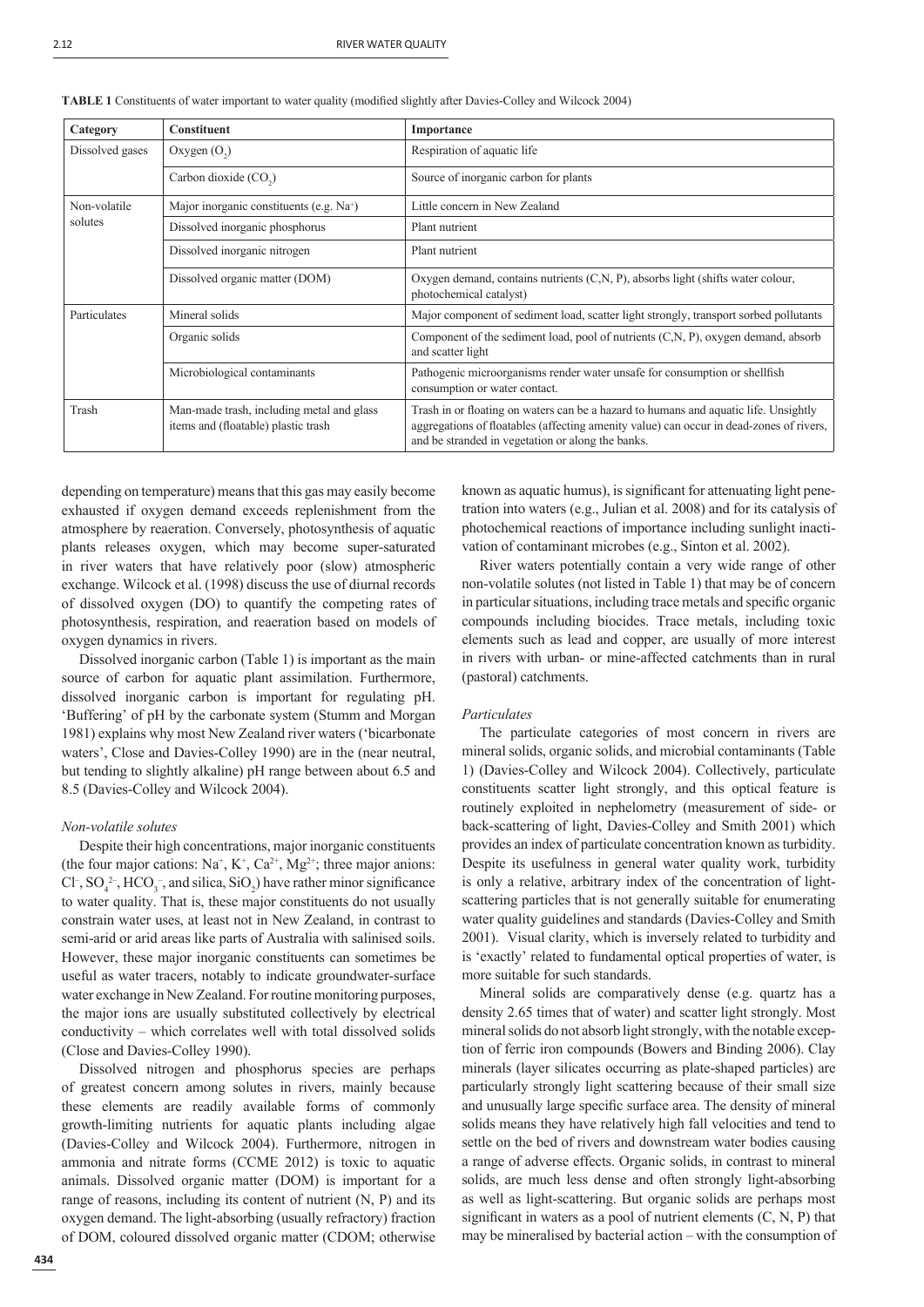dissolved oxygen. Microbiological contaminants that are a threat to human users of water may be thought of as a special category of fine organic particles. They fall into four main sub-categories, in order of increasing size and decreasing 'mobility' in waters: viruses, bacteria, protozoan cysts, and worm parasites (Dufour et al. 2012).

Although it is convenient to consider particulate constituents as falling tidily into the three categories of mineral solids, organic solids and contaminant microbiota, reality is not so simple. River particles are frequently aggregations of primary particles ('flocs') bound together by surface forces and organic polymers of bacterial origin (Droppo 2001). Furthermore, mineral solids can adsorb organic matter, including CDOM, organic particles, and microbiota, onto their surfaces.

#### *Trash*

Man-made trash in rivers is a potential hazard to humans and wildlife including native birds, and floatable trash is unsightly on the surface of rivers or downstream waters, or stranded on shorelines (Table 1). Trash is not normally considered a river water constituent (and might, by some definitions be considered beyond the scope of water quality), but its importance as a pollutant is recognised overseas (Moore et al. 2011) and it has recently been identified as an increasing issue for rivers and beaches downstream of urban areas in New Zealand (Young and Adams 2010).

# **RIVER WATER QUALITY AND WATER COMPOSITION**

Water quality, as we have seen, relates to water composition, but knowing water composition alone is not helpful unless a means of interpreting constituent concentrations in terms of suitability-for-use is applied. Many people find it confusing that some minor constituents of water are so much more important than major constituents in terms of supporting water values. Furthermore, while some water quality variables relate directly to water composition (e.g. dissolved oxygen, nutrients), others relate only indirectly (e.g. conductivity, visual clarity) and one (temperature) is *unaffected* by water composition. Finally, in rivers, water composition and water quality vary strongly with time, mainly with flow condition, so it is not particularly helpful to refer to a certain river as of 'good' or 'bad' water quality without reference to the time distribution of variables constraining water quality. For example, the Motueka River (Tasman District, northern South Island) could be described as of good quality for most of the time (Young et al. 2005), but under stormflow conditions this otherwise fairly unpolluted river is much more turbid than usual and heavily laden with faecal bacteria from pastoral agriculture in its lower reaches (McKergow and Davies-Colley 2010; Wilkinson et al. 2011).

Recently, the National Environmental Monitoring and Reporting (NEMaR) project, run by NIWA for the Ministry for the Environment, recommended the variables and indicators of water condition to be measured (monthly) by all 16 regional authorities across New Zealand. The NEMaR project, which used expert panels comprising regional council as well as research institute and university scientists, recognised those variables needed for national reporting as 'core' water quality variables (e.g. total nitrogen) *versus* 'supporting' variables that need to be measured (in some cases less frequently than monthly) to help interpret the 'core' variables (e.g. conductivity). 'Special interest' variables need not be measured routinely at all sites, but may be measured at particular sites as regional concern dictates. For example, the toxic metal copper is a special-interest variable that might be measured at urban- or mine-affected river sites, and organic biocides might be measured more widely in special temporary campaigns.

The NEMaR water quality variables recommended for rivers (McBride et al. 2013) are almost identical to those that have been measured routinely (monthly) for more than 24 years in the New Zealand's National Rivers Water Quality Network (NRWQN) (Davies-Colley et al. 2011). Indeed the NRWQN provides a model for regional monitoring as recommended in NEMaR (McBride et al. 2013). Table 2 shows how water composition relates to the NRWQN (and NEMaR) water quality variables.

#### *Water quality variables*

Table 2 shows that some constituents of water are directly measured in routine state-of-environment monitoring – notably dissolved oxygen (DO), forms of the major limiting nutrients nitrogen and phosphorus, and *Escherichia coli* (*E. coli*) bacteria as an indicator of faecal pollution of water.

The remaining variables measured in the NRWQN (and recommended for routine measurement by NEMaR) – visual clarity, nephelometric turbidity, CDOM, pH, electrical conductivity, and temperature – do not measure water composition directly. The two optical variables, visual clarity and turbidity, are inverse correlates, both of which relate to light scattering by particles. Visual clarity is more useful than turbidity (Davies-Colley and Smith 2001), and there is some redundancy in measuring both turbidity and visual clarity. However, turbidity provides a useful quality assurance  $(OA)$  check on (field) visual clarity measurement – which is not repeatable (McBride et al. 2013). A third optical variable is the light absorption coefficient in the blue to near-UV range (typically at 440 nm – blue light, or 340 nm – near-UV) of dissolved humic matter or coloured dissolved organic matter (CDOM) – which is conveniently isolated by membrane filtration. Electrical conductivity, as we have seen, reflects the total ionic content of water. pH is a measure of the concentration (more strictly the activity) of the hydrated hydrogen ion, conventionally expressed on a negative log base-10 scale.

Temperature, in contrast to all the other variables measured in the NRWQN, is a purely physical variable essentially *unaffected* by water composition. Temperature is, nevertheless, usually considered part of water quality because it so strongly affects chemical and biochemical equilibria and reaction rates in water – affecting, for example, DO solubility in water and rates of DO consumption by respiration.

Some readers may be surprised to find that total suspended solids (TSS), a direct measure of the organic solids plus mineral particulate content of river water, is not measured in the NRWQN (Davies-Colley et al. 2011) and is only included in NEMaR as an (optional) supporting variable. This reflects, particularly, the relatively high cost of TSS analysis compared with cheap optical correlates (visual clarity, turbidity) making the former an expensive option in routine, indefinite monitoring (McBride et al. 2013). If TSS is needed, indirect estimation by correlation with turbidity or visual clarity is far cheaper – once the latter variables are locally 'calibrated' to TSS. (Recently, TSS and other sediment assays were temporarily added to the NRWQN to provide such estimates.) Another reason for not including TSS in routine, indefinite state-of-environment monitoring is that TSS is probably of most concern as regards sedimentation, and sediment loads are dominated by stormflows, which are only occasionally intercepted by routine (usually monthly) monitoring. That is, monthly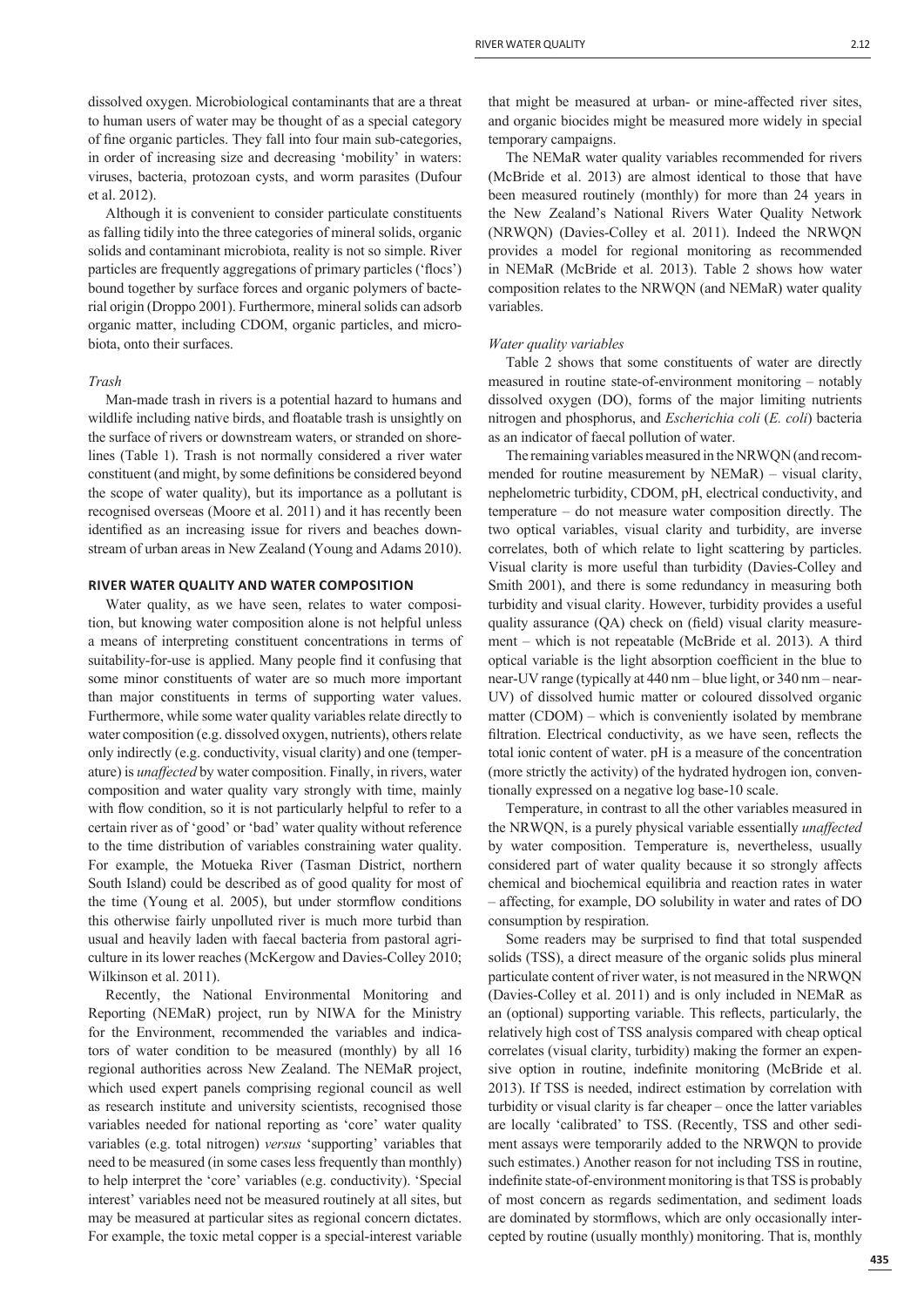| Category of water<br>quality variable  | <b>Determinand</b> (units)                                                                                                                             | Method                                                                                                                         | <b>Rationale in NRWQN</b>                                                                                                                                   | Relationship to river water<br>composition                                                                                                                                                    |
|----------------------------------------|--------------------------------------------------------------------------------------------------------------------------------------------------------|--------------------------------------------------------------------------------------------------------------------------------|-------------------------------------------------------------------------------------------------------------------------------------------------------------|-----------------------------------------------------------------------------------------------------------------------------------------------------------------------------------------------|
| General<br>physico-chemical            | Dissolved oxygen (DO)<br>$(g m^{-3}; %$ saturation)                                                                                                    | Field oxygen probe                                                                                                             | Essential for respiration of aquatic<br>life, maintains oxidising condi-<br>tions including for photooxidation<br>(numerical standard in RMA <sup>1</sup> ) | Direct measurement of a water<br>constituent - dissolved oxygen is<br>an important gaseous solute                                                                                             |
|                                        | pH<br>$\left(-\log\text{base-}10\right)$ activity of H <sup>+</sup><br>ion)                                                                            | Glass electrode stand-<br>ardised with buffers<br>(laboratory or field)                                                        | Aquatic life protection; pollution<br>indicator; acidification (numerical<br>standard in RMA)                                                               | Determined by composition<br>of water (acid-base pairs),<br>particularly the inorganic carbon<br>composition. (pH and dissolved<br>inorganic carbon relate to the CO <sub>2</sub><br>content) |
|                                        | Temperature<br>(C)                                                                                                                                     | Field thermistor probe<br>or thermometer                                                                                       | Thermal conditions (climate change),<br>dissolved oxygen interpretation;<br>aquatic life protection (numerical<br>standard in RMA)                          | NOT related to water composition<br>(a purely physical variable, but one<br>which strongly influences compo-<br>sition via effects on equilibria and<br>reaction rates in water)              |
|                                        | Conductivity<br>$(mS m^{-1}$ at 25°C)                                                                                                                  | Conductivity probe<br>(laboratory or field)                                                                                    | Simple surrogate for total dissolved<br>solids or salinity                                                                                                  | Determined by total ionic compo-<br>sition of water                                                                                                                                           |
| Nutrients (nitrogen<br>and phosphorus) | Dissolved forms (3 varia-<br>bles): nitrate- plus nitrite-N;<br>ammoniacal-N, dissolved<br>reactive phosphorus (DRP)<br>$\text{(all g m}^{-3}\text{)}$ | Various colorimetric<br>methods, usually<br>measured by flow<br>injection analysis<br>(FIA)                                    | Ammoniacal-N and nitrate-N can<br>be toxic to aquatic life and degrade<br>potable supply; dissolved forms of N<br>and P promote nuisance plant growths      | Direct measure of water constit-<br>uents - dissolved inorganic forms<br>of the major nutrient elements,<br>N and P                                                                           |
|                                        | Total-N and total-P (all<br>$\rm g~m^{-3}$ )                                                                                                           | Digestion to desorb or<br>mineralise N and P,<br>then as for dissolved<br>N and P                                              | Nutrient status/eutrophication                                                                                                                              | Direct measure of water<br>constituents – total of the major<br>nutrient elements, N and P (other<br>than occluded in mineral particles)                                                      |
| Optical variables                      | Turbidity<br>(nephelometric turbidity units,<br>NTU)                                                                                                   | Nephelometry (cali-<br>brated to standards,<br>e.g. of Formazine)                                                              | Index of light scattering by particles<br>(and of total particulate content).<br>Supports on-site visual clarity<br>measurement                             | Related to total particulate matter<br>(PM) content of water, and used as<br>an index of this                                                                                                 |
|                                        | Light absorption coefficient of<br>a membrane filtrate $(g_{340}, g_{440};$<br>both as $m^{-1}$ )                                                      | Spectrophotometry<br>at 440 and 340 nm<br>(with a near-infrared<br>measurement to<br>correct for residual<br>light scattering) | Relates to water colour, light climate<br>for aquatic plants, and organic char-<br>acter of water                                                           | $g_{340}$ and $g_{440}$ provide an index of<br>the coloured dissolved organic<br>matter (CDOM) fraction of DOM<br>in river water                                                              |
|                                        | Visual clarity (m)                                                                                                                                     | Field observation<br>of the extinction<br>distance of a black<br>disc(m)                                                       | Protection of the visual range in<br>waters for aquatic animals (e.g. fish)<br>and human recreational users (descrip-<br>tive standard in RMA)              | Related to total light attenuation<br>(by both scattering and absorption)<br>in water, and therefore to total<br>particulate matter (PM) and to<br>light-absorbing organics (CDOM,<br>$POM^2$ |
| Microbiological<br>indicator           | Escherichia coli (culture-<br>forming units, cfu per 100<br>$mL$ )                                                                                     | Membrane filter<br>or MPN <sup>3</sup> methods<br>specified precisely<br>in standard methods<br>(APHA 2005)                    | Indicator of faecal microbial pollution<br>and thus risk of exposure to faecal<br>pathogens                                                                 | Direct measure of a microbial<br>constituent of water $-E$ , coli<br>indicates possible presence of<br>faecal pathogens                                                                       |

**TABLE 2** Water quality variables in the NRWQN (New Zealand's National Rivers Water Quality Network) and recommended in NEMaR (National Environmental Monitoring and Reporting project) in relation to water composition (modified after Davies-Colley et al. 2011)

*1 RMA = Resource Management Act 1991*

*2 POM = Particulate organic matter*

*3 MPN = Most probable number*

measurement of TSS to estimate sediment load, although feasible in theory, is inefficient in practice, because most river samplings are at baseflow conditions during which sediment flux is very low. Sediment loads are usually better estimated from special storm sampling programmes that use event-triggered autosamplers to obtain samples at high flow conditions (e.g., Basher et al. 2011). Davies-Colley and Smith (2001) have argued that visual clarity is a preferred variable for environmental standards and management compared with either TSS or turbidity for reasons of cost and environmental relevance.

#### *Flow measurement in river water quality*

Discharge of rivers is an extremely important supporting variable in river water quality. There are at least three major reasons for needing flow measurements in river water quality monitoring. First, flow strongly affects river water composition and thus quality, so flow is often needed to interpret water quality on particular occasions. Second, for time-trend analysis, it is usually important to flow-adjust water quality data so that water quality trends driven by trends in flow can be distinguished from trends driven by other influences such as land-use change. Third, for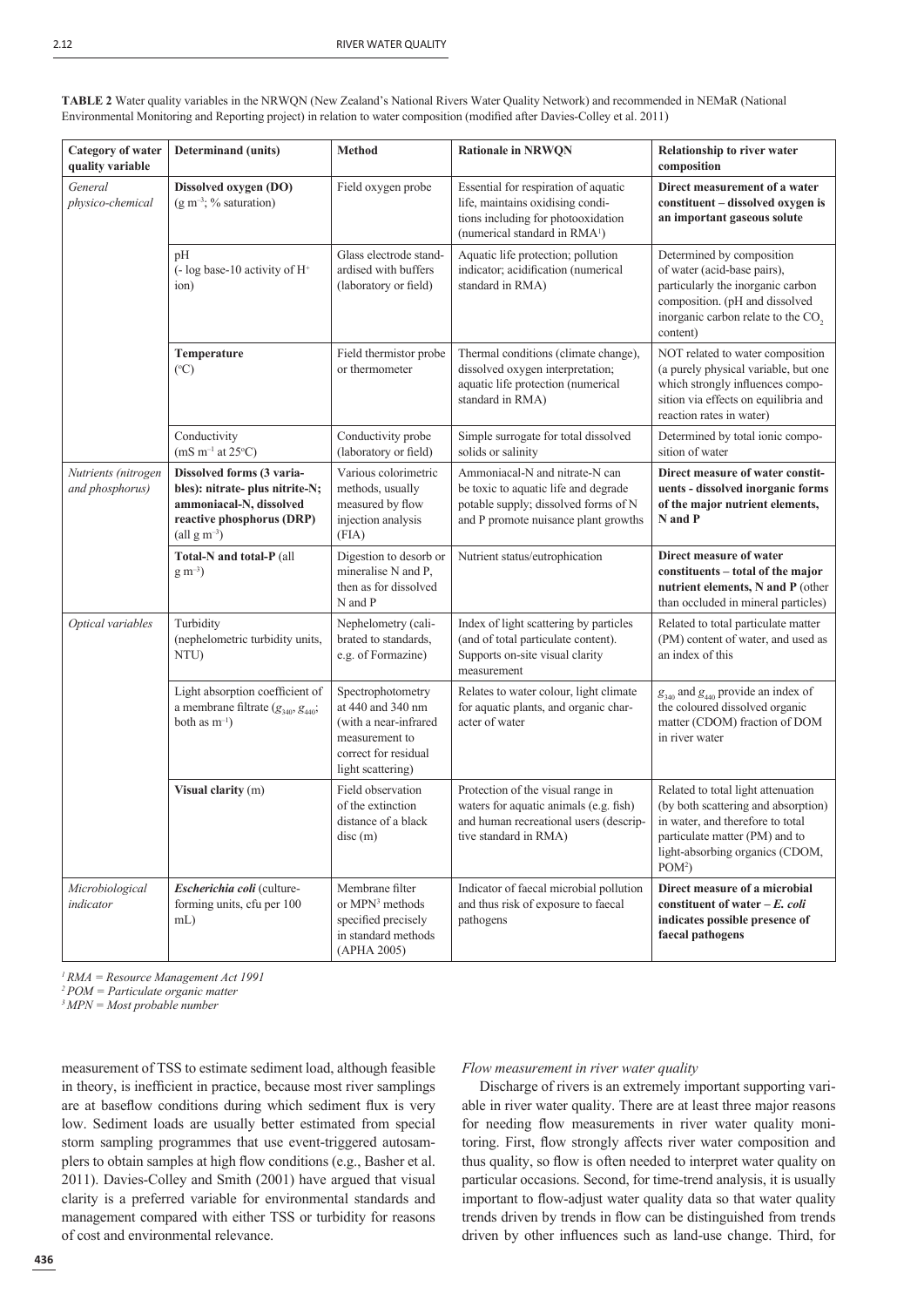some important contaminants of river water, notably nitrogen, phosphorus, and sediment, loads on downstream waters need to be calculated; this is done by first calculating flux (g  $s^{-1}$ ) as concentration (g m<sup>-3</sup>) multiplied by flow (m<sup>3</sup> s<sup>-1</sup>) and then integrating over time to give load (g). Note that all river samples in the NRWQN are 'flow-stamped' (Davies-Colley et al. 2011) and this is also recommended in NEMaR (McBride et al. 2013).

Ideally, flow is measured continuously at or near the river monitoring site to provide interpretive data in terms of antecedent flow and for estimating loads of contaminants. Alternatively, flow at the monitoring site at times of sampling can be estimated from correlation between the flow at the monitoring site measured on a few occasions versus flow at a continuous monitoring station located more distantly, but preferably on the same main stem river (McBride et al. 2013).

# **RIVER WATER QUALITY AND FLOW**

Flow of rivers, as we have seen above, is an extremely important 'supporting' variable in river water quality because many variables vary strongly with flow. Some constituents, particularly when sourced mainly from groundwater or wastewater discharges, correlate inversely with flow because of the dilution effect of high water flows following rainstorms. Figure 1 shows conductivity correlating inversely with flow in the Manawatu River at Palmerston North (NRWQN site WA8) due to progressive dilution of salts at elevated flow. Other constituents may be sourced mainly from land use in the catchment (i.e. diffuse pollution sources) and tend to be washed in or otherwise amplified during rainstorms – so giving a positive correlation of concentration and flow. A positive correlation of concentration and flow is one of the characteristics distinguishing diffuse pollution from point-source pollution (Davies-Colley 2009).

Most of the water quality variables in Table 2 correlate positively with flow in most New Zealand rivers  $-$  the exception being a few rivers that are strongly affected by large wastewater discharges. For example, the Tarawera River exhibits a negative correlation with flow of certain constituents discharged from large pulp and paper mills near Kawerau. Conductivity is a notable



**FIGURE 1** Typical inverse relationship of conductivity and flow in an (uncontrolled) New Zealand river. Data are from the Manawatu River at Teachers College, Palmerston North (NRWQN site WA8), for the years 2003–2012.



**FIGURE 2** Typical power law relationships of visual clarity, turbidity and CDOM *versus* flow in an (uncontrolled) New Zealand river. Data are from the Manawatu River at Teachers College, Palmerston North (NRWQN site WA8), for the years 2003–2012.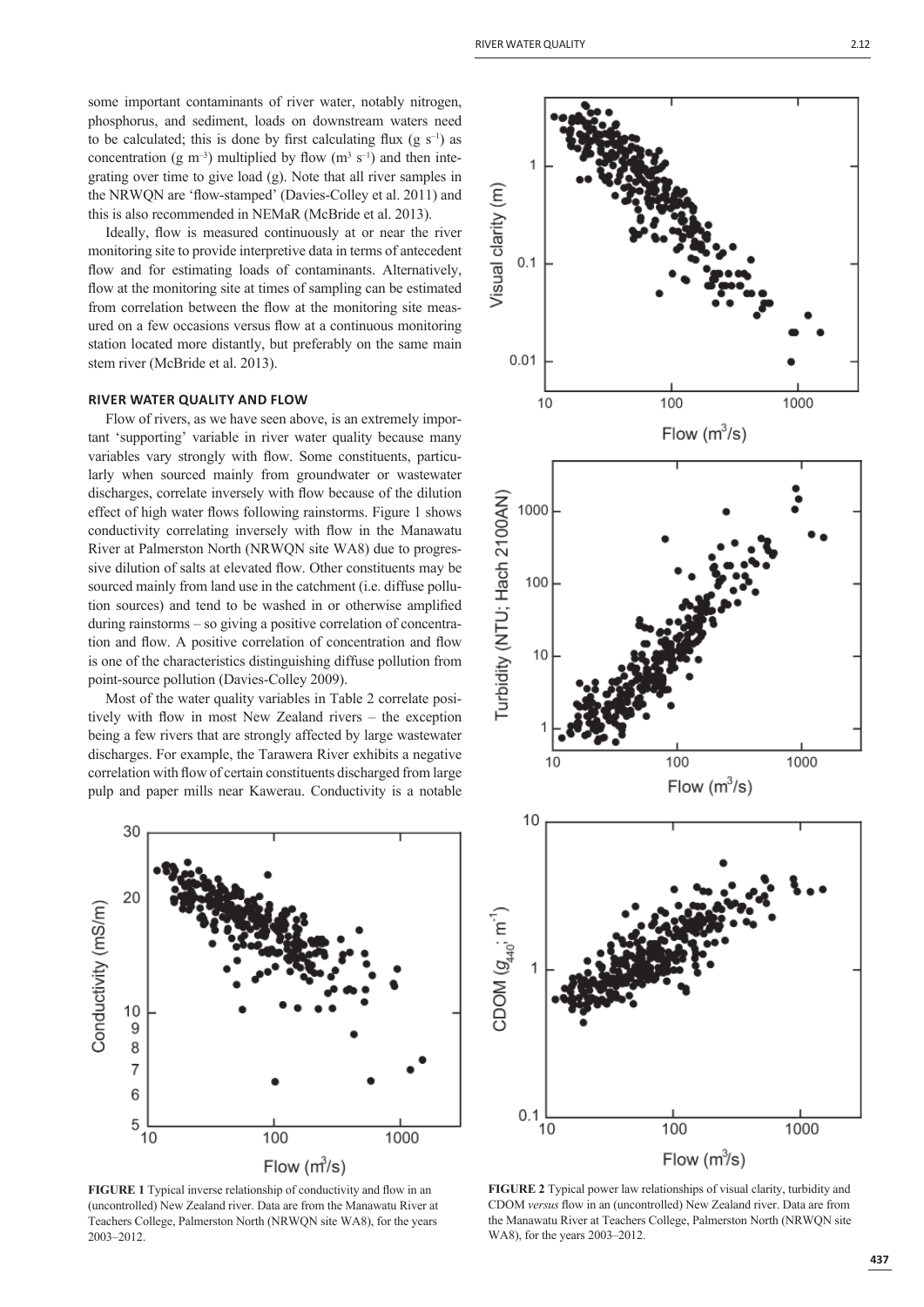

**FIGURE 3** *Escherichia coli* and turbidity plotted together with the hydrograph over a flood event in the Motueka River at Woodman's Bend (data from McKergow and Davies-Colley 2010). MPN = most probable number; NTU = nephelometric turbidity units.

exception; this typically correlates inversely with flow because of the dilution of groundwater seepages that are relatively high in dissolved salts with fresh surface runoff or quick-flow following rainstorms (Figure 1).

Particulate constituents and related water quality variables, including particulate forms of nitrogen and phosphorus, turbidity and *E. coli*, all typically correlate positively with flow in rivers. Because of the inverse relationship of visual clarity and turbidity, the former measure declines with flow (Davies-Colley and Smith 2001). The typical positive correlation of TSS (a 'lumping' index of particulate matter) with flow in rivers is well known (e.g., Hicks et al. 2000).

Smith et al. (1997) used data from the NRWQN to examine flow relationships of optical water quality variables in New Zealand rivers. Turbidity was typically a power law function of flow, similar to TSS, but usually with a lower exponent – which was attributed to the increasing coarseness of suspended loads (and decreasing specific turbidity) as flow increases (Davies-Colley and Smith 2001). Consistent with this interpretation, Basher et al. (2011) presented SSC vs turbidity plots for seven sites in the Motueka River that were mostly concave up, showing that turbidity does not increase as rapidly as sediment concentration. Smith et al. (1997) found that typically visual clarity in rivers is, correspondingly, a declining power law function of flow (Figure 2). Recently Elliott et al. (2013) used data from the NRWQN to confirm that light attenuation, calculated from visual clarity observations, is strongly correlated with flow; however, the relationship is sometimes non-linear in log-log space, in contrast to Figure 2 (i.e. a power law is not a universal model). Elliott et al. (2013) found that light attenuation followed similar patterns to suspended sediment, and had similar relationships to catchment attributes, but there were differences attributable to variation in the optical properties of suspended particles between different rivers.

Smith et al. (1997) found that CDOM, as indexed by  $g_{340}$ , was also a power law function of flow in most rivers (as illustrated in Figure 2), but the power law exponent, while still positive, was much lower (i.e. CDOM increases much less sharply with flow than turbidity or light attenuation). For example, the median power law exponent for CDOM versus flow in the NRWQN was +0.50, compared with −1.08 for visual clarity (inverse relationship) and  $+1.34$  for turbidity versus flow. It is not immediately obvious why CDOM, a solute, should generally increase with increasing flow in rivers when other solutes, notably salts as indexed by conductivity, generally dilute at elevated flow. The reason may be that CDOM is much higher in zones of organic concentrations within catchments, such as wetlands and in the soil solution, but is comparatively low in groundwater. Thus, while groundwater solutes such as salts are diluted during high flows, quickflow through soils and surface runoff from wetlands yields stormflows with elevated CDOM.

The positive correlation of particulate constituents and flow was traditionally attributed to

wash-in of particulate contaminants by overland flow. However, although wash-in may be the main ultimate source of these contaminants, entrainment from the stream channel or banks is often the dominant (proximal) source during flood events. Evidence for this includes the time relationship of contaminants and flow over flood hydrographs. For example, Figure 3 shows the typical relationship of  $E$ . *coli* with flow in rivers – with the indicator bacteria concentration peaking well ahead of the flow peak. McBride (2011) applied kinematic wave theory in an analytical model to explain why *E. coli* (derived from bed sediment entrainment) arrives ahead of flood peaks, in contrast to a pathogen (*Campylobacter*) that does not appear to survive well in sediments and arrives later on the hydrograph, presumably with wash-in of faecal matter. Clockwise loop rating curves for sediment are also common in streams and small rivers with bed or bank erosion, but in larger rivers or where sediment comes from remote areas of the catchment the sediment peak may lag behind the flow peak implying an anti-clockwise loop rating (e.g., Hughes et al. 2012).

# **VALUES AND USES OF RIVER WATERS - DEPENDENCE ON WATER QUALITY**

RiVAS, the River Values Assessment System, was developed (Hughey and Booth 2012) to identify primary attributes (a subset of a full list of attributes of rivers) that describe the value of a particular river for a particular water use. The RiVAS method involves an expert panel using a quantitative, standardised approach to rate attributes (6–10 'indicators') affecting particular river values for particular rivers. These primary attributes are indicators for monitoring. So far, the RiVAS method has been applied to 11 different river water values (Hughey and Booth 2012). They present a matrix of water values (uses including passive uses) *versus* river attributes – some of which are identified as indicators that constrain values.

Table 3 lists the 11 values of water recognised by Hughey and Booth (2012) and shows that most, but not all, of these values are sensitive to water quality. Indeed, it is clear that, overall, water quality variables are *the* most generally important attributes constraining water uses. Water quality variables are therefore, perhaps not surprisingly, the most important indicators for evaluating suitability-for-use of rivers.

However, the RiVAS work shows that a number of other attributes of rivers besides water quality attributes may also affect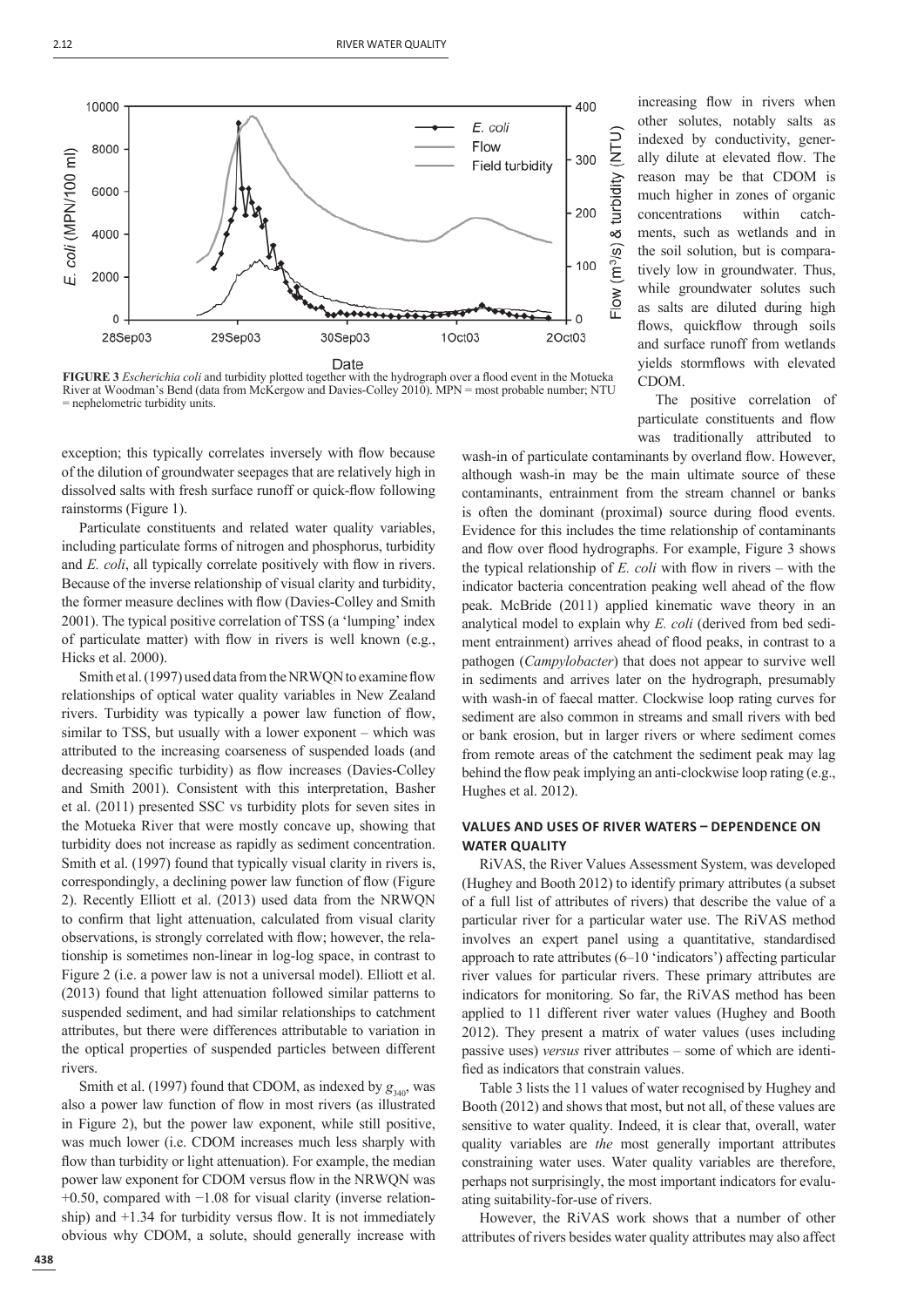values, including water *quantity* attributes such as flow or level, and built structures and access. For example, although swimming is very strongly sensitive to water quality (notably microbiological quality and visual water clarity; also presence of trash), swimming also depends strongly on state of flow in rivers and direct access or built structures like jetties to provide convenient access.

Hughey and Booth (2012) proposed that RiVAS provides a basis for selecting indicators of water values for monitoring purposes, including, but not limited to, water quality variables. They point out that simple count data are useful for almost all water values and uses, but such data are seldom collected. These would include, for example, the count of swimmers using a particular access point ('beach') on a river over a year, and the average count of native birds using a particular river reach.

Recently, the Freshwater Reforms report (MfE 2013) outlined values  $(N = 14)$  for rivers to be used in a National Objectives Framework. The values listed in MfE (2013) are similar to those analysed via RiVAS, but a few other values were included: stock watering, secondary contact recreation (essentially all active recreation besides swimming), and aquaculture. For each value a list of attributes to be managed is given by MfE (2013) – most, but not all, of which are water quality attributes. Water quality in the sense of suitability-for-use can be defined with regard to different uses or values of rivers. The National Objectives Framework envisages defining a set of bands  $(A, B, C, D)$  for each attribute and each value/water use. An 'A band' rating would indicate excellent water quality and 'C' a pass, while 'D' would indicate unacceptable conditions (a 'fail'). For some combinations of value and attribute, scientific information is available to underpin the framework, but there are probably a significant number of combinations where new scientific work will be required so that the framework can be populated over time (MfE 2013).

Waste disposal is an important value not recognised by either MfE (2013) or Hughey and Booth (2012) and one that is noteworthy for being completely insensitive to water quality but which itself degrades water quality. However, certain other uses are only slightly sensitive to water composition, including hydropower and irrigation (Table 3). At the other extreme, aquatic habitat and human recreation are extremely sensitive to water quality (Table 3). MfE (2013) envisages the National Objectives Framework requiring that aquatic ecosystem health and human health for secondary contact are protected in *all* water bodies – so as to provide national 'bottom lines' in terms of aquatic habitat and recreational condition of fresh waters.

# **POINT-SOURCE AND DIFFUSE POLLUTION OF RIVERS**

# *Point versus diffuse pollution*

The term 'pollution' applied to a river usually evokes the image of a pipe discharging wastewater from a factory or municipal sewage works. Of course these so-called 'point' sources of pollution do strongly affect water quality. However, in New Zealand, point sources, with a few notable exceptions, have been largely cleaned up over the past three decades or more, leaving diffuse sources predominant (Davies-Colley 2009; Howard-Williams et al. 2011). Diffuse pollution is defined slightly more widely than non-point pollution by the International Water Association (IWA) Specialist Group on Diffuse Pollution, with multiple distributed small point sources such as tile drains in agricultural land or sewer leaks in urban land regarded as diffuse sources. Accordingly, Campbell et al. (2004) define diffuse pollution as

Pollution arising from land-use activities (urban and rural) that

**TABLE 3** Water quality (WQ) variables in relation to values of water (as discussed by Hughey and Booth 2013)

| <b>Category of value</b> | Value/use           | Water quality<br>dependence (variables of<br>concern)        |  |
|--------------------------|---------------------|--------------------------------------------------------------|--|
| Recreation               | Salmonid angling    | Temp, DO, visual clarity,<br>N and P                         |  |
|                          | Swimming            | Microbiology, visual<br>clarity, nutrients                   |  |
|                          | Whitewater kayaking | Microbiology, visual<br>clarity                              |  |
|                          | Whitebaiting        | Visual clarity (mainly)                                      |  |
| Character                | Natural character   | All major areas of WQ                                        |  |
| Ecological               | Native birds        | All major areas of WO<br>(except microbiology)               |  |
|                          | Native fish         | All major areas of WO<br>(except microbiology)               |  |
| Cultural                 | Tangata whenua      | All major areas of WO?                                       |  |
|                          | Irrigation          | Insensitive to WO                                            |  |
| Development              | Hydropower          | Insensitive to WO                                            |  |
|                          | Potable water       | Sensitive to several<br>areas of WO, notably<br>microbiology |  |
| Other values             | Waste disposal      | Unaffected by WQ, but<br>affects WO                          |  |
|                          | Livestock watering  | Microbiology (mainly)                                        |  |

are dispersed across a catchment, or subcatchment, and do not arise as a process effluent, municipal sewage effluent, or farm effluent discharge.

## *Water quality and diffuse pollution from land use*

Water quality is strongly related to land use, as implied by the above definition of diffuse pollution. In fact, (good) water quality may be viewed as an ecosystem service provided, mainly, by (minimally disturbed) land. In-stream attenuation also contributes to good water quality, notably by so-called nutrient 'spiralling' (transformation and uptake of inorganic nitrogen and phosphorus) and by clarifying water (reducing particulate contaminants) by hyporheic exchange (exchange of water and constituents between bed sediment interstices and overlying water) with underlying sediment plus 'filtration' by plant biomass in rivers. Undisturbed land with indigenous vegetation cover generally yields very good water quality; disturbed land yields degraded water quality because of mobilisation of, particularly, fine sediment, the nutrients nitrogen and phosphorus, and faecal microbes. These 'big three' categories of diffuse pollutants are considered in turn below.

Certain types of land use mobilise other categories of diffuse pollutant (Campbell et al. 2004). For example, mining and urban land uses (occupying comparatively small proportions of New Zealand's land area) can mobilise heavy metals that are very toxic to aquatic life. Pesticides and herbicides can be mobilised from both urban and rural land areas (Parkyn and Wilcock 2004). The following discussion is confined to the 'big three' pollutants characteristic of the dominant land use in New Zealand, pastoral agriculture.

## *Effects of major categories of diffuse pollutant*

Fine sediment — This is sometimes referred to as the universal water pollutant, both because it is mobilised by all soil- and vegetation-disturbing land uses and because of its wide range of adverse effects on aquatic ecosystems. Sediment also acts as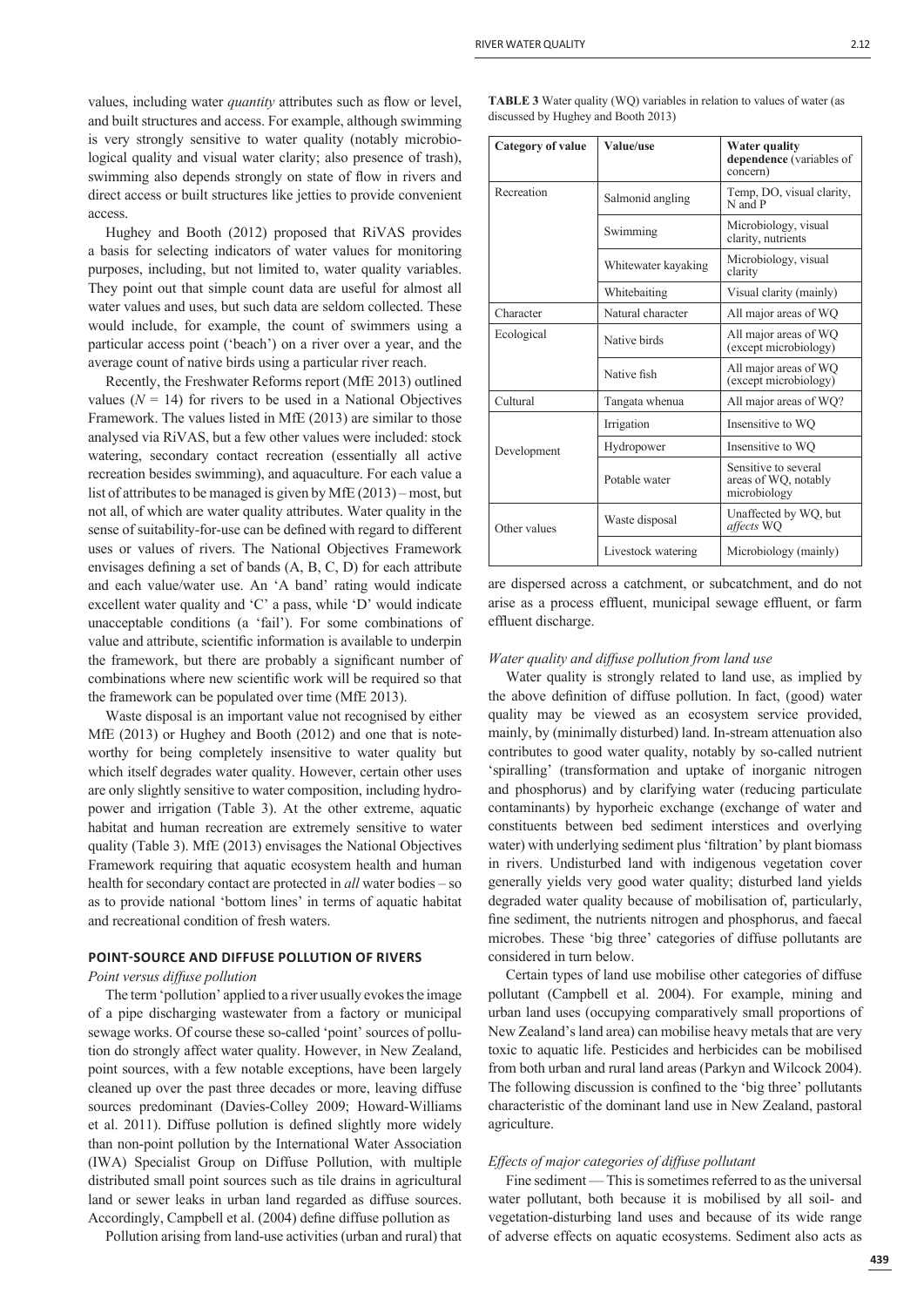a major carrier of other pollutants sorbed on sediment particles, including phosphorus and toxic metals. Effects of fine sediment when deposited are often severe and include shoaling or infilling of lakes, reservoirs and estuaries, and smothering of benthos, notably in estuaries (Thrush et al. 2003), by major deposition events. In rivers and streams, clogging of bed sediments, with consequent inhibition of hyporheic exchange, is probably the most severe effect of fine sediments. In New Zealand a major effort to improve assessment of fines sedimentation in rivers has recently been completed (Clapcott et al. 2011).

Fine sediment can also have a wide range of impacts when still suspended, including, at fairly high concentrations, damage to gills and respiratory structures of aquatic animals. However, the optical effects of fine sediment are probably of most concern while suspended within river waters (Davies-Colley and Smith 2001). Fine sediment scatters light intensely and may also absorb light, and both optical processes lead to light beam attenuation and reduced visual clarity (Davies-Colley 1988; Zanevald and Pegau 2003). Reduction in visual clarity is among the most severe impacts of fine sediment because it alters the 'visual habitat' (and thus behaviour) of fish and birds, and reduces the amenity value for recreationalists (Davies-Colley et al. 2003). Furthermore, fine sediment reduces light penetration to aquatic plants in waters, thus reducing their productivity. Fine sediment is typically more strongly light scattering than light absorbing, but Kirk (1985) has explained that light scattering also contributes to reduced light penetration – because multiple scattering forces light to take a tortuous path down through the water column so increasing the probability of its being absorbed. Reduced light penetration may have a severe impact on standing waters downstream of rivers (Davies-Colley and Smith 2001) such as lakes and estuaries into which rivers discharge fine sediment.

Nitrogen and phosphorus — These nutrients are usually the growth-limiting factors for aquatic plants as well as terrestrial plants. Unfortunately, while fertile land is usually considered a good thing, fertile water causes a range of 'nuisances' associated with excessive aquatic plant growth, notably the growth of benthic algae (periphyton) in unshaded rivers with a range of mostly adverse ecological shifts (Biggs 2000). Rivers also act as a conduit for nutrient loads to water bodies downstream that respond adversely to nutrient loading. In lakes, nutrient enrichment promotes the growth of phytoplankton, rendering lake waters turbid and reducing light penetration to (desirable, sediment-stabilising) benthic plants. Eutrophication also makes lakes prone, in fine, calm weather, to blooms of cyanophytes (photosynthetic blue-green bacteria) that form unsightly surface scums and other nuisances, including being toxic to humans and animals (Conley et al. 2009). Eutrophication of estuaries is typically combined with increased sediment loading and promotes phytoplankton and nuisance macroalgae such as sea lettuce. Phytoplankton and fine sediment combine to reduce light penetration through the estuarine water column, which may eliminate desirable benthic plants such as seagrasses with major adverse shifts in estuarine ecology.

As well as being, typically, one of the two main growthlimiting nutrient elements in waters, nitrogen is toxic to aquatic life in its ammonia and nitrate forms. The toxicity of ammoniacal-N in the (unionised) ammonia form is well known, and guidelines have been promulgated for many years (e.g. ANZECC 2000). The toxicity of nitrate has only fairly recently been recognised (e.g., CCME 2012), but has major implications for ecological damages in some of our nitrate-enriched pastoral streams and rivers. Ecotoxicological experiments on a range of New Zealand freshwater organisms have recently been interpreted to propose a guideline value of 1.5 g  $\text{m}^{-3}$  nitrate-N for a 'high' level of protection of aquatic life in rivers (Hickey 2013).

Faecal microbes — These may, for some purposes, be considered a special kind of fine, low density organic sediment or bio-colloid. Faecal microbes of human health concern come from warm-blooded animals including humans, livestock, and feral birds and animals (Dufour et al. 2012). Intuitively, human faecal matter is perceived as most hazardous (and is most aesthetically repellent – probably for related reasons!), but various zoonotic diseases of humans may be present in the faeces of a wide range of warm-blooded animals and birds, notably (in New Zealand) the bacteria *Campylobacter* and the protozoans *Giardia* and *Cryptosporidiium*. Viruses are generally very host-specific, so animal viruses are not (usually) a threat to humans, and animal viruses are not (usually) considered a pollutant of river waters (Dufour et al. 2012).

A wide range of disease-causing infectious agents (pathogens) from faecal contamination may cause (sporadic) episodes of water pollution, so routine, indefinite monitoring of the many pathogens that could be present in rivers is prohibitively expensive and is almost never done. Instead *indicators* of faecal pollution are used as sentinels in river monitoring to indicate the presence of (recent) faecal contamination and, therefore, the potential presence of human pathogens. In fresh waters, including rivers, the favoured faecal indicator is the bacterium *E. coli*, which is almost always present in stools of warm-blooded animals. Some studies have shown a useful degree of correlation of certain faecal pathogens with *E. coli*, including *Campylobacter,* which is prevalent in New Zealand (Till et al. 2008), so the monitoring of *E. coli*  is likely to remain the main tool for routine water monitoring, including rivers (McBride et al. 2013).

## **RIVER WATER QUALITY - LAND USE PATTERNS**

*Effects of pastoral land use*

Pastoral agriculture is the single largest category of land use in New Zealand and occupies about 40% of the nation's total land area (MfE 2007). Indigenous forest cover has been reduced from an estimated 85% to 23% of New Zealand's land area (MfE 2007). Profound changes in environmental conditions of streams accompany forest clearance, with impacts being exacerbated by subsequent drainage of wetlands, channelisation of streams, fertilisation, tillage, and grazing of livestock (Parkyn and Wilcock 2004; PCE 2004; Quinn et al. 2009).

A large number of studies in New Zealand have examined effects of pastoral land use on stream water quality. Parkyn and Wilcock (2004) (see also PCE 2004) reviewed studies up to that time, building on an earlier review of pastoral agriculture effects on water quality by Smith et al. (1993). More recent reviews include that of Quinn et al. (2009). These reviews have reported the consistent finding that water quality in pastoral streams and rivers is degraded compared with that in comparable streams in native vegetation cover. Streams in grazed pasture have increased runoff due to lower interception and evapotranspiration of grasses compared with forest (Fahey and Rowe 1992) plus reduced infiltration owing to soil compaction by livestock trampling (Nguyen et al. 1998). The increased runoff (and lowered infiltration) is a major driver of reduced stream water quality.

Furthermore, livestock are themselves sources of diffuse contaminants, both directly with mobilisation of nitrogen, phosphorus, and faecal microbes in their urine and dung, and indirectly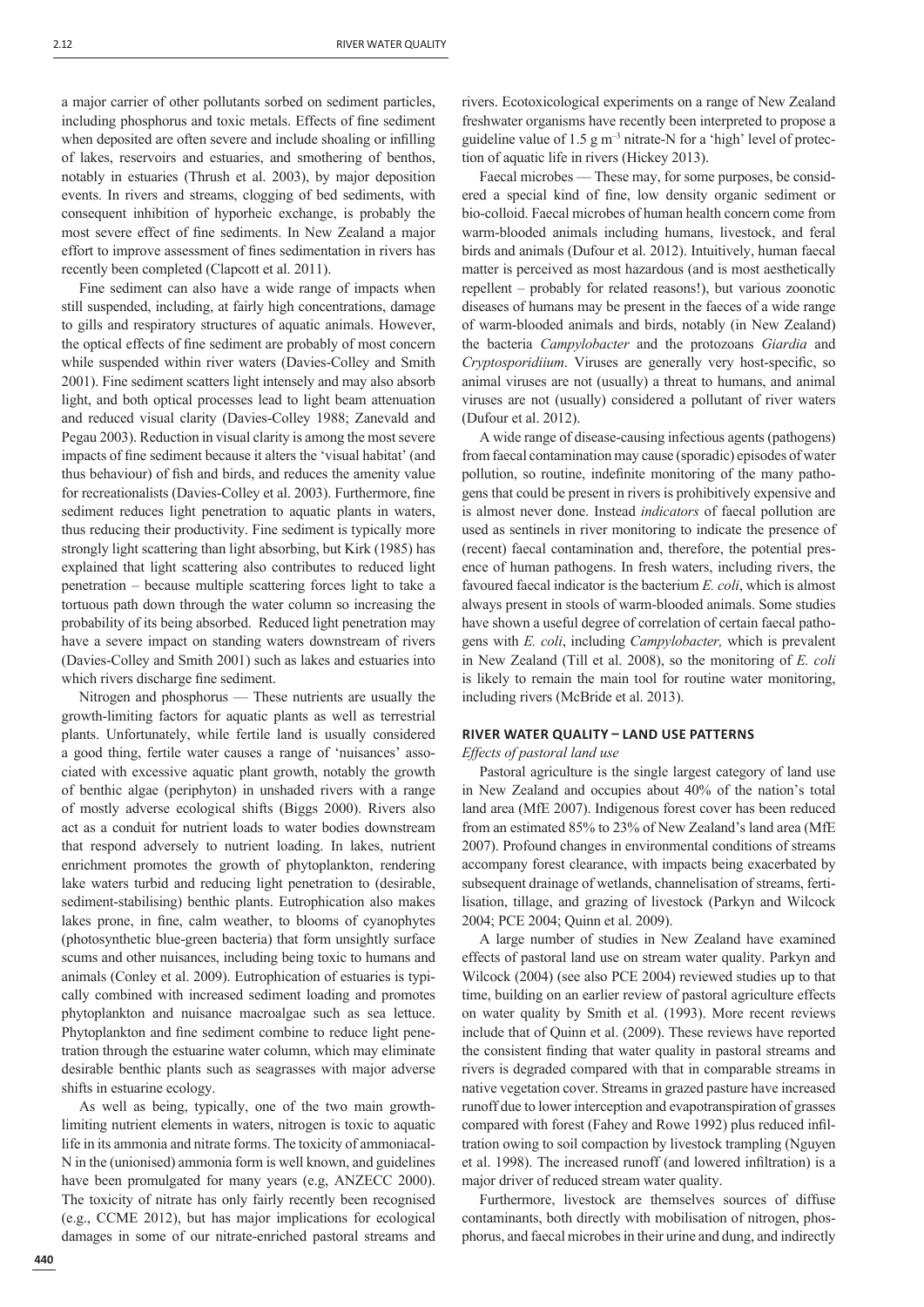with fine sediment eroded from livestock-damaged soils (Collins et al. 2007). Cattle are attracted to water, and cause damage to riparian areas and stream banks and channels to which they have access (Trimble and Mendel 1995). Moreover, some fraction of cattle dung, with its associated microbial pollutants and phosphorus, is deposited directly into streams and drains by cattle (Collins et al. 2007). Estimates of cattle dung deposited directly in channels vary from about 0.5% to 8% of total, and may depend on the type of cattle (e.g. beef versus dairy) and factors such as land slope and climate. The high-end of that range was reported for beef cattle in semi-arid rangeland of the western USA (Belsky et al. 1999) and rather lower direct deposition rates by cattle (albeit still representing very significant pollution) appear to apply in New Zealand (Collins et al. 2007).

Findings from numerous New Zealand studies of widespread diffuse pollution of pastoral streams and rivers by fine sediment, nutrients, and faecal microbes have been confirmed in a recent overview of diffuse pollution in New Zealand by Howard-Williams et al. (2011). These findings are also broadly consistent with studies in the international literature on livestock impacts as reviewed by Campbell et al. (2004).

Sediment –– The mobilisation of fine sediment in streams draining livestock pasture (reducing visual clarity) (Quinn et al. 1997) can be attributed to increased runoff, hillslope erosion and bank disturbance along channels accessed by livestock (Parkyn and Wilcock 2004). Cattle, with their high hoof pressures, are very damaging of soils, particularly in wetlands and riparian soils, and on steep slopes, on which the shearing action of their hooves is readily apparent. Furthermore, their attraction to water results in severe damage to riparian areas and stream banks (Trimble and Mendel 1995). Sediment yields are typically higher in sheep-beef and deer farming than from dairy farms, apparently because of the gentler slopes typical of dairying (McDowell and Wilcock 2008). All these 'disturbances' by livestock tend to increase erosion and the mobilisation of fine sediment into streams and rivers draining livestock pasture. Sedimentation studies (coring from sedimentary basins) suggest about a 10-fold increase in sediment yield under pasture compared with forest, although sediment load studies in rivers usually yield more modest amplification factors in the range 2- to 5-fold (Hicks et al. 2004). For example, for hill country near Whatawhata, Quinn and Stroud (2002) reported a 3-fold greater sediment yield in a pasture catchment than in a nearby paired native forest catchment (that was somewhat disturbed by feral mammals). An even lower amplification factor was reported for the same two catchments by Hughes et al. (2012) after integrated catchment management (ICM) action in 2000– 2001 that was designed to improve water quality and stream ecological health in the pasture catchment (Quinn et al. 2007).

Nitrogen and phosphorus — These nutrients are typically higher in pasture than in forested streams (Quinn et al. 1997, 2009; McDowell et al. 2009). The mobilisation of nitrogen and phosphorus from livestock pasture may be attributed to soil erosion (carrying particulate N and P) and to deposition of livestock urine and dung – including directly into the channel by cattle (Parkyn and Wilcock 2004). A monitoring study of five intensely farmed dairy catchments (Wilcock et al. 2007) revealed poor water quality and particularly high nitrogen yields, but with considerable potential for management intervention to improve water quality. Fertilisation of land provides a top-up of catchment stores of nutrients that would otherwise be progressively depleted by export from the catchment by runoff in streams and rivers as well as livestock products. Nitrogen in urine patches deposited on soil is rapidly transformed into ammoniacal-N and thence oxidised to nitrate, which is highly mobile and easily leached beyond the root zone into groundwater. This groundwater eventually re-emerges in surface water, but in some cases only after major lag times, sometimes decades. For example, nitrogen entering Lake Taupo in spring-fed streams is a legacy of farming in the lake catchment ranging from 20 to 75 years earlier (Morgenstern et al. 2011).

Pathways for phosphorus differ appreciably from those for nitrogen. Phosphorus is more concentrated in livestock dung, which can reach stream channels by land runoff or by direct deposition by cattle. Phosphorus is more strongly associated with sediment (and yields broadly correlate with those of sediment) because of erosion of P-enriched soils. McDowell et al. (2009) have emphasised the importance of nitrogen to phosphorus ratios as regards limitation of periphyton in rivers, by reference to the ratios of these elements in typical algal biomass. Thus nuisance periphyton (benthic algae) may be limited by nitrogen or phosphorus or co-limited.

Faecal pollution — Faecal microbial pollution from livestock pasture, as indicated by *E.* c*oli*, (Donnison and Ross 1999; Collins et al. 2007) may be attributed (ultimately) to livestock wastes washing in from contributing areas, particularly areas of soil compacted by livestock trampling, and from cattle directly entering channels. As a result, typical (median) *E. coli* concentrations in pastoral streams average about 20-fold higher than in forested land (Smith et al. 1993). The zoonotic pathogens *Campylobacter*, *Cryptosporidiium* and *Giardia* are also present at much higher concentrations in pastoral streams (Donnison and Ross 1999), although not necessarily with a high correlation versus *E. coli* owing to contrasting environmental behaviour (e.g. Stott et al. 2011) as well as sporadic presence of pathogens. (*E. coli* is shed by all animals, but pathogens only by infected individuals).

A clear finding from recent studies is that faecal pollution is much higher in rivers during stormflows than at baseflows (Davies-Colley et al. 2008; McKergow and Davies-Colley 2010). This stormflow pollution used to be attributed to wash-in of faecal matter, but the timing of the faecal pollution (peaking well ahead of flood peaks) and artificial flood experiments (producing similar peaks of faecal pollution in absence of rainfall and washin) suggest that most of the faecal microbes are stored in stream bed sediments from which they may be mobilised by flood wave fronts (Stott et al. 2011). The new understanding of river faecal dynamics has been the basis of modelling efforts in New Zealand (McBride 2011; Wilkinson et al. 2011).

## *Intensifi cation of pastoral land use*

Intensification of pastoral agriculture in New Zealand has been an important feature of recent years (MacLeod and Moller 2006). Intuitively, it would be expected that the *intensity* of land use for pasture would affect river water quality. Again New Zealand studies generally confirm that expectation (Quinn et al. 2009). Most studies of water quality have found monotonic degradation of water quality with increasing pastoral intensity. For example, Hamill and McBride (2003) compared trends (1995–2001) in water quality variables in the Southland Region, and found that increasing dairying was associated with decreased water quality, notably worsening dissolved oxygen conditions and increased dissolved reactive phosphorus (DRP). McDowell et al. (2009) modelled DIN and DIP yields from a typical sheep-beef farm and a typical Southland dairy farm in 1958, 1988, 1998, and  $2008 - a 50$ -year period of increasing intensification. There were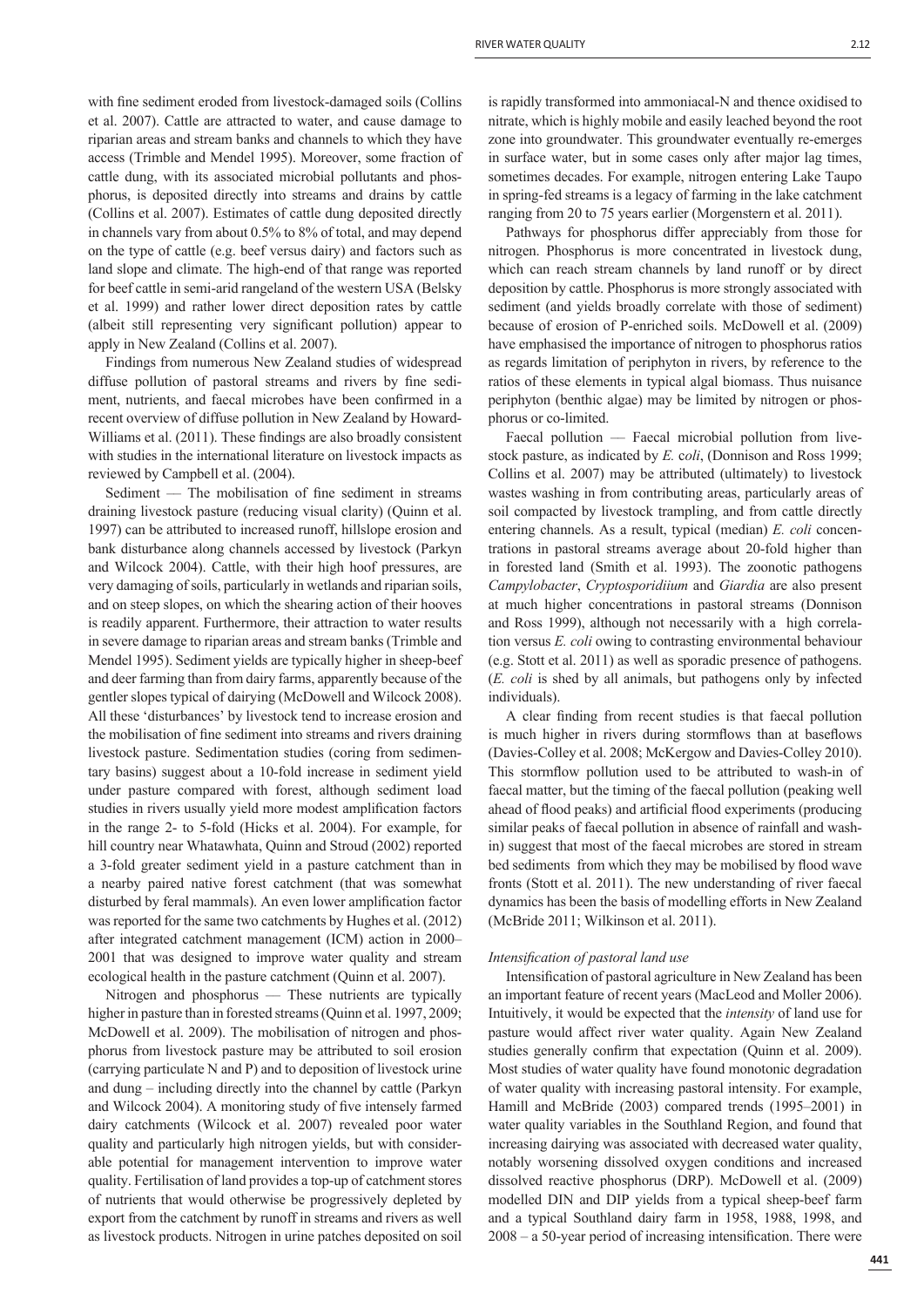major increases in DIN over that timespan, but *decreases* in DIP (attributable to improved effluent management), from the dairy farm (increasing the N:P ratio and driving towards P-limitation in receiving waters), with modest increases of both DIN and DIP from the sheep-beef farm (and minor increase in N:P ratio).

McDowell and Wilcock (2008) have reported modest P yields and relatively low sediment yields from dairying, despite much greater N-yields than other farming systems. Therefore conversion to dairying may be expected to increase N yields but not necessarily other diffuse pollutants. However, Quinn et al. (2009) have recognised that improving farm practices (implementation of BMPs) may at least 'hold the line' on water quality despite intensification.

Specific yields of sediment, nutrients, and microbes increase near-linearly with increasing stocking density (Parkyn and Wilcock 2004). For example, Vant (2001) reported that total nitrogen (TN) correlated strongly with stocking density (cows per hectare) averaged over catchments in the Waikato Region. As the trend to pastoral land intensification continues, particularly the expansion of dairying, we may expect water quality to continue to decline, unless beneficial management practices (BMPs) are sufficiently efficacious and widely adopted to compensate. Wilcock et al. (2007) reported that BMPs implemented in intensively managed dairy land are yielding distinct benefits in stream water quality, albeit from a degraded condition.

#### *Effects of other land uses in New Zealand*

We have examined the effect of pastoral land use on water quality. The question arises: what is the effect of other land uses on water quality? Cropping and horticulture together occupy only about 1.5% of New Zealand's land area, but are strongly associated with increased nutrients and fine sediment (but not microbial pollution) – consistent with findings in other countries (Campbell et al. 2004).

Urban land use is also small in areal terms, with about 1% of New Zealand under impervious surface including urban and transport. However, urban effects on water quality are often severe. Indeed, the streams and rivers in 'worst' ecological condition in New Zealand are probably those draining urban catchments (Suren and Elliott 2004). This is attributable mainly to accentuated flood peaks due to rapid runoff from extensive impervious area (and a corresponding dearth of baseflow). However, urban water quality

**TABLE 4** Correlation matrix of water quality relationships to land use (from Davies-Colley 2009). Correlation coefficients are non-parametric Spearman rank coefficients – which indicate strength of monotonic, but not necessarily linear, relationships, and NRWQN data are for the years 2005–2008. Land use classifications were taken from MfE (2007) based on the LCDB2. All the correlations are significant (95% confidence interval for 75 d.f.,  $rs > 0.225$ ) with the exception of that for *E. coli* versus cropping and horticulture

| <b>Variable</b>       | $\frac{0}{0}$<br><b>Pastoral</b> | $%$ Cropping<br>and<br>horticulture | % Native<br>forest |         |
|-----------------------|----------------------------------|-------------------------------------|--------------------|---------|
| Total nitrogen        | 0.85                             | 0.45                                | $-0.39$            |         |
| Total phosphorus      | 0.70                             | 0.24                                | $-0.32$            |         |
| Visual clarity        | $-0.45$                          | $-0.24$                             | 0.30               |         |
| Escherichia coli      | 0.80                             | (0.17)                              | $-0.34$            |         |
|                       |                                  |                                     |                    | Total   |
| NZ land area $(km^2)$ | 107672                           | 4174                                | 65672              | 271900* |
| % of land area*       | 39.6                             | 1.5                                 | 24.1               | 100%    |

*(\*) Remaining areas (amounting to 34.8% of total), include 9.7% Tussock, 9.3% Scrub, 7.7% Water (incl. snow and ice), 7.2% Plantation forest, and about 1% impervious surface.*

is typically poor with elevated fine sediment concentrations (and correspondingly low visual clarity), elevated nutrients, and faecal microbial pollution. Toxic metals and floatable trash add to the water quality burdens on urban streams (Williamson 1991).

Plantation forestry is a fairly important land use in New Zealand in areal terms (about 7%). Intuitively, plantation forestry might be expected to be a fairly 'benign' land use as regards water quality because of the dampening effects of the tree canopy on hydrology and because of mostly low levels of fertiliser application and soil disturbance (apart from roading) and low densities of livestock or feral animals. New Zealand studies over a range of climate and geological regions bear out this expectation in the main (Fahey et al. 2004). For example, Quinn et al. (1997) reported strong water quality patterns with land use in streams draining hill country in the western Waikato Basin. Water quality was fairly good in streams draining first-rotation pine plantations converted from pasture except for high turbidity and low visual clarity. More recently, Parkyn et al. (2006) reported trends across streams in contrasting land-use in soft-rock catchments of the Gisborne District, where pasture streams had severely degraded water quality (and low stream ecological 'health' as indicated by macroinvertebrate communities). Streams draining mature pine plantations converted from pasture had fairly good water quality, as regards nutrients and faecal microbes. However, high sediment yields and turbidity (low visual clarity) persisted under pines where deep-seated gullies had been initiated under pasture prior to land use conversion. Parkyn et al. (2006) speculated that if pine trees are harvested up to the stream edge, destabilisation of stream banks with consequent impacts on water quality and stream health can be expected.

A confounding phenomenon with conversion of pasture to plantation forestry is that shading under the developing tree canopy is expected to initiate a phase of streambank erosion as channels widen following elimination of (bank-armouring) pasture grasses (Davies-Colley 1997). This channel-widening phenomenon likely caused the high turbidity and low visual clarity in plantation forest streams studied by Quinn et al. (1997).

Although plantation forestry greatly improves water quality compared with pre-existing pasture, there remain concerns around the harvesting phase. Harvesting of the tree crop results in removal of the tree canopy and generally increased disturbance of the catchment soils with consequent sediment generation and nutrient mobilisation (Fahey et al. 2004).

## *National-scale patterns of water quality with land use*

The patterns of water quality with land use discussed above in regard to streams with near-homogeneous catchments are also seen nationally, and in large rivers – despite differences in geology, soils, topography, and climate. Davies-Colley (2009) reported a correlation matrix (reproduced here as Table 4) showing that median values of key water quality variables at NRWQN sites correlated strongly with the percentage of catchments in pasture and more weakly with percentage of catchments in indigenous forest and plantation forestry. Increasing pastoral development degrades water quality and the best water quality is seen in indigenous forest. Even cropping exhibited a clear waterquality-degrading signal (Table 4).

Figure 4 shows total nitrogen and *E. coli* medians at the 77 NRWQN sites plotted against percent pasture. Both variables have strong correlations, implying a causative relationship (which, of course, is confirmed from other studies including those – reviewed above – in homogeneous small catchments).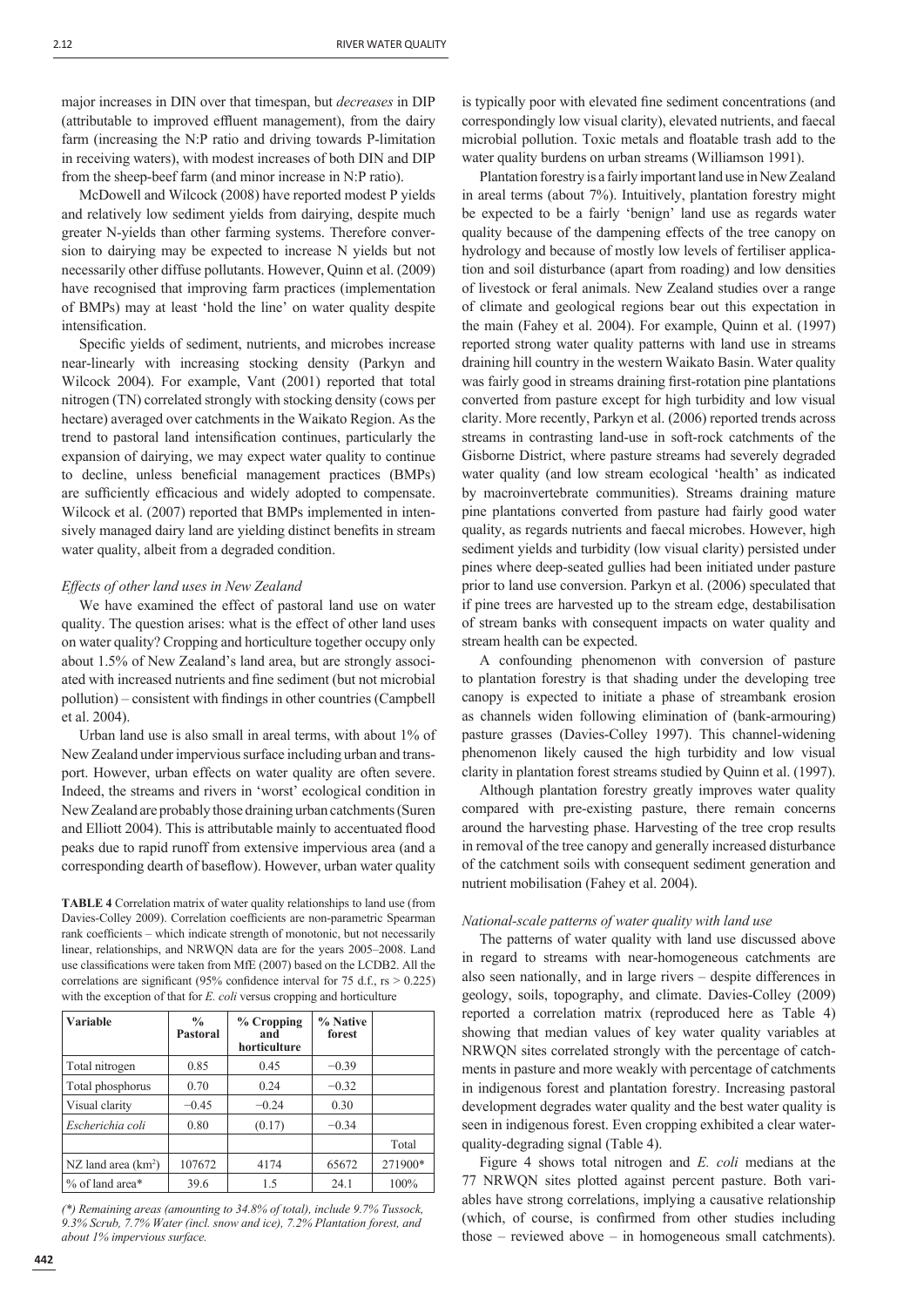

**FIGURE 4** Total nitrogen and *E. coli* medians at 77 NRWQN sites plotted versus percent pasture in the river catchments (data as collated by Davies-Colley (2009) for the years 2005–2008)).

The strong relationships of total nitrogen and *E. coli* with percent pasture are expected, given that nitrogen mobilisation and faecal pollution are both strongly linked to the presence of livestock. The positive correlation of total phosphorus, and inverse correlation of visual clarity, with percent pastoral (Table 4) are also as expected, although the absolute values of the correlations for these variables are weaker. This is probably because they both relate to fine sediment and erosion, which is affected by factors other than livestock grazing, such as geological and soil factors (Davies-Colley 2009).

# **TIME TRENDS IN RIVER WATER QUALITY**

State-of-environment monitoring and reporting is concerned not merely with current state of the environment, but also with its trend over time. As regards river water quality, there is intense interest in whether a particular river, and rivers regionally and nationally, are getting worse or improving over time – most often in relation to land management changes, but also, potentially, in response to climate change. The public perception is that water quality in New Zealand is getting worse and that this decline is driven mainly by pastoral intensification (Hughey et al. 2011), a perception that is broadly borne out by formal trend analyses of

The first major trend analysis for water quality in New Zealand was that of Smith et al. (1996) using the first 5 years of data (1989–1993 inclusive) for all 77 sites in the NRWQN. This analysis presented several innovations in trend detection, particularly the use of a (non-parametric) de-seasonalised trend statistic, setting the standard for subsequent trend analyses of river water quality in New Zealand. A software package (Time Trend) has since been developed, and made available as freeware (www. niwa.co.nz/our-science/freshwater/tools/time-trend). Smith et al. (1996) also reported on the patterns of correlation of NRWQN variables with flow that permit 'flow adjustment' of water quality data for time-trend analysis.

Smith et al. (1996) found generally improving river water quality in the first five years of the NRWQN (1989-2003 inclusive), particularly for the South Island. Nitrate-N, total phosphorus, and biochemical oxygen demand trended downwards and there were upward trends for conductivity, DO, visual clarity, and CDOM. Downwards trends in water temperature were linked to (temporary) global cooling caused by the Mt Pinatubo volcanic eruption (1991).

With the expectation that climate change will affect water quality, Scarsbrook et al. (2003) studied associations between river water quality and the El Niňo Southern Oscillation (ENSO) climate cycle. ENSO has long been known to affect flow (mainly via rainfall) and air temperature. Scarsbrook et al. (2003) found that 13 water quality variables measured routinely in the NRWQN all correlated significantly, although weakly, with the Southern Oscillation Index over 1989–2001. The strongest relationships with ENSO were for water temperature and nitrate-N. The authors suggested that such influences of climate cycles could potentially mask water quality trends caused by land-use change.

A comprehensive analysis of trends in river water quality at NRWQN sites was reported by Scarsbrook (2006). Strong decreasing trends in biochemical oxygen demand and ammoniacal-N were attributed to reducing loads from point pollution sources. Scarsbrook (2006) found an (improving) trend toward increasing visual clarity, which may reflect improving soil conservation practices as well as reduced point-source loading of light-attenuating materials. However, other trends indicated deterioration in water quality, including increasing nitrate-N, total nitrogen, DRP, and total phosphorus. These nutrient enrichment trends were attributed to increasing diffuse pollution from pastoral agriculture that was overwhelming gains from improved wastewater treatment and consequently reduced point-source pollution.

Ballantine and Davies-Colley (2009) reported trend analyses on the NRWQN data for 1989–2007. Their analysis broadly confirmed the findings of Scarsbrook (2006) that gains from clean-up of point-source pollution have been increasingly negated by the impacts on water quality of diffuse sources, mainly intensification of pastoral agriculture driving nutrient enrichment. However, in some degraded pastoral rivers there was a suggestion of a slowing in the decline in water quality, with reduction in certain key pollutants, notably nitrogen. Davies-Colley (2009) speculated that this might be the signature of improved farm practices such as riparian fencing and nutrient budgeting.

More recent analysis of national trends in the NRWQN (Ballantine and Davies-Colley 2010), and also in regional council data (Ballantine et al. 2010), confirmed generally declining water quality in New Zealand rivers attributable (mainly) to intensification of pastoral agriculture. However, several relatively polluted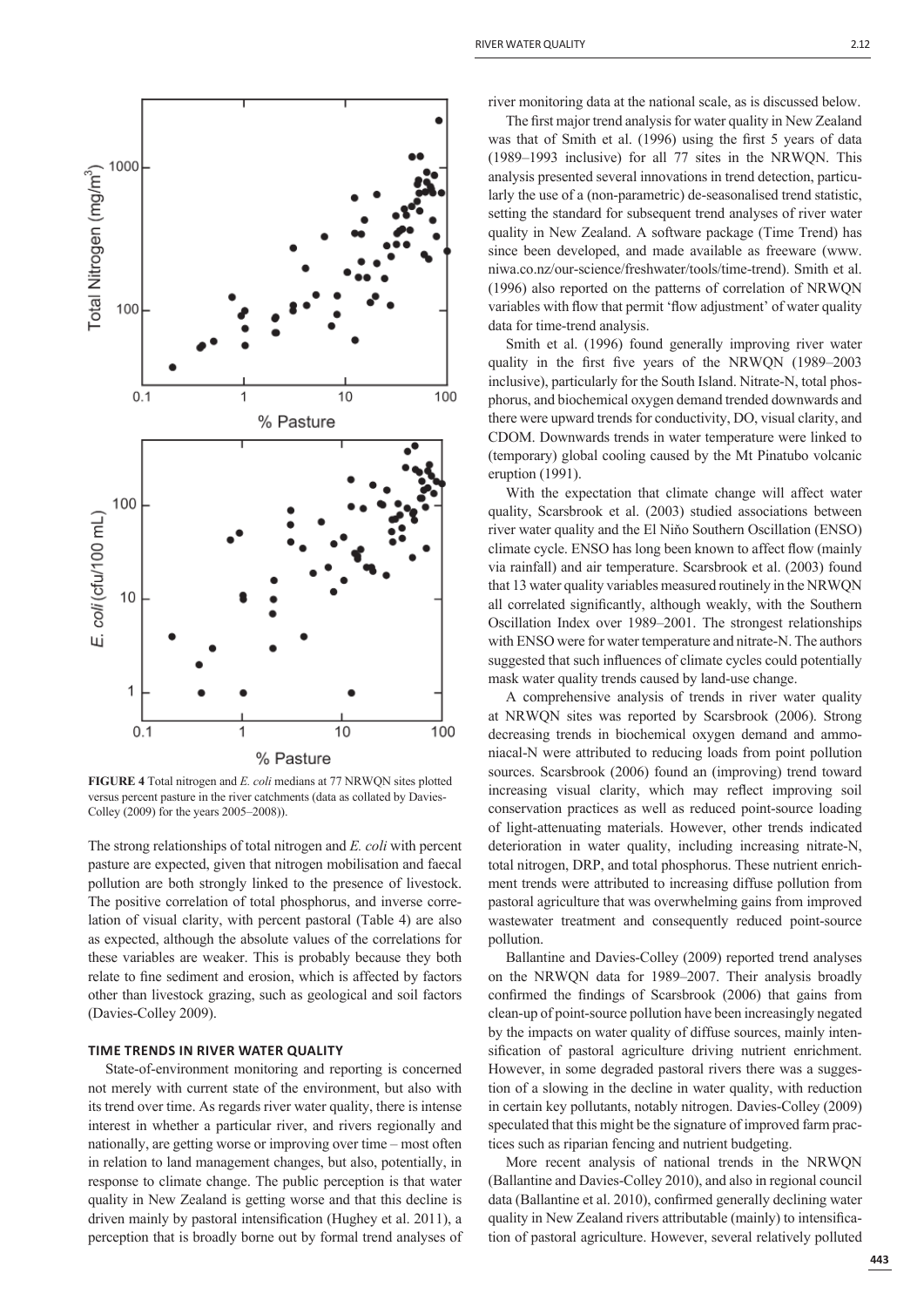

**FIGURE 5** Trends in nitrate-N in the Waingongoro River at SH45, Taranaki Region (NRWQN site WA3). A running median smoother picks out the seasonal pattern of nitrate with recurrent winter-spring peaks. A LOWESS smoother (span of 20% of the data) emphasises overall patterns. A long-term decline in water quality (increasing nitrate) seems to have recently been replaced by an improving trend (reducing nitrate).

pastoral rivers in areas of 'mature' pastoral land management, such as the Waikato, Manawatu, and Taranaki, display recently slowed water quality declines. And some rivers appear to have actually *improved* in water quality. For example, in the Taranaki Region, water quality at some monitoring sites appears to have improved (Figure 5), plausibly as an outcome of widespread riparian management efforts in that region (Gary Bedford, Taranaki Regional Council, pers. comm.).

Arrest of the widespread decline in river water quality, with modest improvement in some key variables, is encouraging for showing that continuing degradation in our rivers and downstream waters is not inevitable and can even be reversed. For example, eutrophic Lake Rotorua, Bay of Plenty, has shown clear trends of improving water quality since about 2001, most likely in response to basin-wide reductions in nutrient loading (Abell et al. 2012).

## **ENDURING CHALLENGES IN RIVER WATER QUALITY**

Although water quality is routinely perceived as the largest environmental problem by New Zealanders (Hughey et al. 2011), it continues to be degraded by land uses, particularly pastoral land use, and other strongly soil-disturbing land uses such as (opencast) mining and urban expansion. These sources of diffuse water pollution continue to negate the gains made from improved wastewater treatment and the resulting clean-up of point-source pollution in New Zealand.

Surveys by Hughey et al. (2011) have shown that New Zealanders are increasingly aware that pastoral farming is the main source of degradation of water quality in this country. This rising awareness of the source of the problem should drive increasing action by the pastoral industries towards improving their environmental performance.

That said, it needs to be recognised that controlling land-use impacts on water quality (diffuse pollution) is difficult – much more so than controlling point-source pollution. Changing to more benign (rural) land uses than grazed pasture is an option that may well have to be pursued in some areas, particularly in the catchments of some sensitive lakes such as Taupo (Morgenstern et al. 2011). Otherwise, beneficial management practices (BMPs) seem to hold out hope that at least a modest improvement in water quality can be achieved by catchment-wide implementation of

good practice. BMPs may be put into two main categories: those that reduce contaminants at source and those that reduce entry of such contaminants into streams once mobilised. Both will be needed. In areas of urban expansion, increasing adoption of 'water sensitive design' (control of stormwater at source) will be needed, as well as management of stormwater, once generated, by detention ponds and wetlands (Campbell et al. 2004).

Quinn et al. (2009) discuss various mitigation strategies (BMPs) for pastoral agriculture with reference to a 'toolbox' (McKergow et al. 2007; Monaghan et al. 2008) for predicting efficiency and estimating costs of controlling mobilisation of nutrients, sediment and faecal microbes. For example, deferred irrigation of dairy-

shed effluent (or adoption of Advanced Pond Systems, APS) is expected to greatly reduce runoff of effluent pollutants from wet soils in wet weather. Similarly, the use of herd homes or stand-off pads for dairy cattle should greatly reduce wet weather runoff of diffuse pollution from wet grazed pasture (Collins et al. 2007).

There are also some well-known options in the 'tool box' (Monaghan et al. 2008) for control of diffuse pollutants from pastoral farming, once generated. Wetlands have been referred to as the 'kidneys' of landscapes (Mitsch et al. 2009) and the widespread destruction of natural wetlands by drainage has greatly reduced the diffuse pollutant 'filtering' capability of agricultural land. Existing wetlands should ideally be protected (fenced) and maintained for their pollutant-transforming functions. Tanner and Sukias (2007) suggest that, where natural wetlands have been destroyed, constructed wetlands amounting to about 1% of the catchment area can usefully attenuate the 'big three' categories of diffuse pollutants (nutrients, sediment and faecal microbes) before they enter streams proper. Similarly, riparian buffers, ideally comprised of forest plantings with upslope grassed filter strips, can reduce diffuse pollutant loading on streams by a wide range of mechanisms (Quinn et al. 2007). These include reduction in pollution at source by exclusion of livestock, sedimentation of particulate contaminants on riparian soils, infiltration of runoff water into riparian soils, and uptake and transformation of nutrients by riparian soils and plants.

Climate change seems likely to drive an increasingly invidious interaction with water quality later this century. The two main climate drivers are likely to be  $(1)$  reduced flows (at least in the already drier areas east of the main dividing ranges) – causing less flow for dilution of contaminants, and (2) higher river water temperatures (implying more rapid biochemical reactions), leading to more rapid spiralling of nutrients and more frequent and widespread oxygen stress in waters. Analysis of data from the NRWQN sites (Piet Verburg, NIWA, pers. comm.) suggests widespread increase in river water temperatures in New Zealand, at a rate broadly as expected from reported air temperatures. It remains to be seen how the interacting pressures of increasing water temperatures and reduced river flows in some areas will further pressure water quality of rivers and downstream receiving waters that are already heavily loaded by diffuse pollutants (Howard-Williams et al. 2011).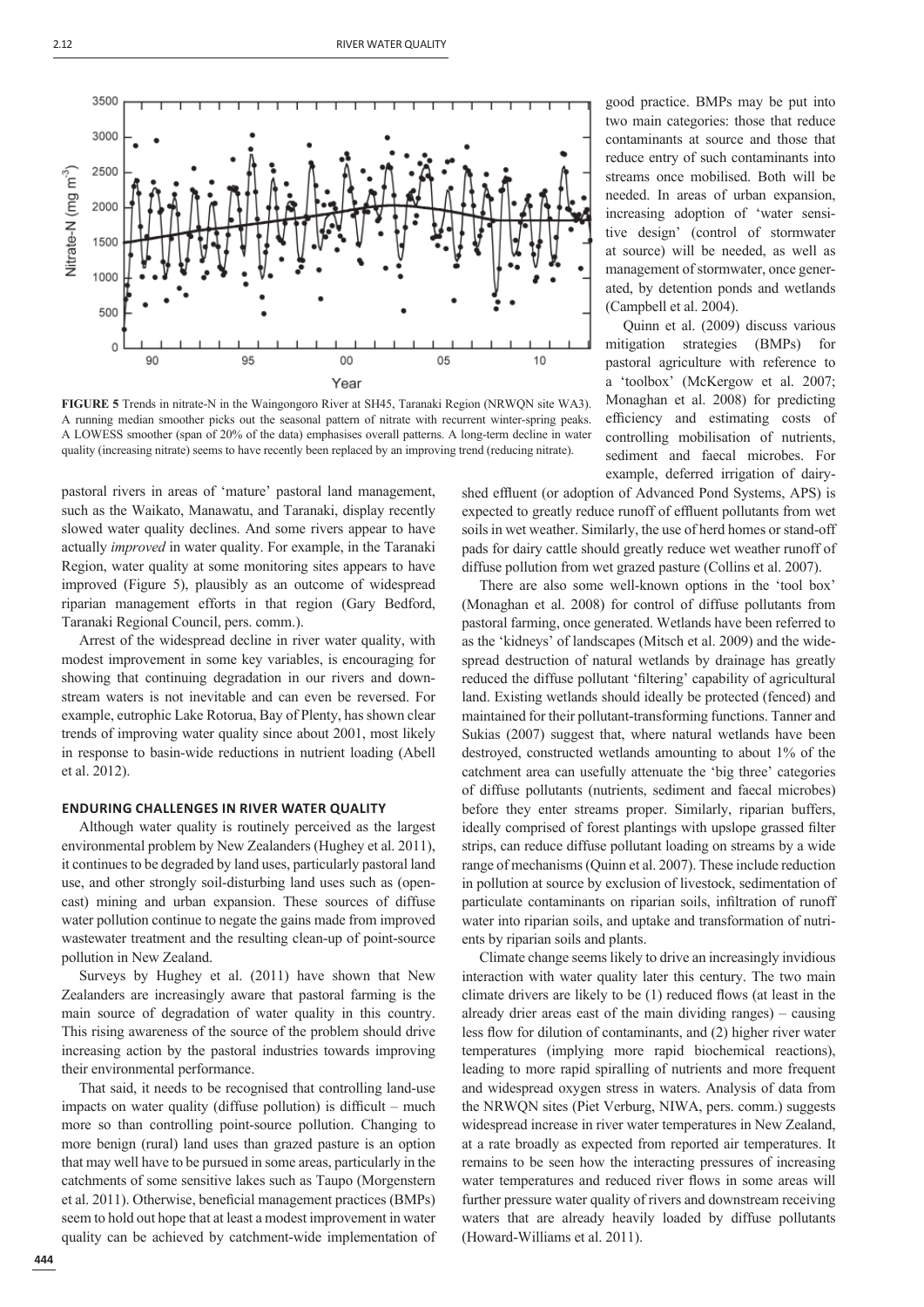*River water quality as an ecosystem service*

River waters represent a very wide range of benefits associated with consumptive use (e.g. water supply, irrigation), direct use (e.g. hydro-power, recreation, waste disposal) and non-use values (water-based scenery, aquatic biodiversity) (Table 3). Where there are markets for such services (e.g. hydropower generation) monetary valuation is relatively straightforward. But more often, monetary valuation is difficult and indirect (Turner et al. 2010).

Water quality is, to a large extent, an ecosystem service of *land* (particularly riparian land and wetlands). More specifically (good) water quality is an ecosystem service provided by (relatively) undisturbed land on which generation of diffuse pollutants is limited, and these pollutants usually just move downslope a short way before being trapped, so that they seldom reach stream channel networks. River channels themselves have impressive self-cleaning capacity, particularly as regards hyporheic exchange, which clarifies water by deposition of fine particles (Packman and MacKay 2003), and nutrient transformation. Therefore (good) river water quality may be viewed as an ecosystem service of (relatively undisturbed) land *and* (healthy, unsedimented) river channels.

A number of studies have been performed over several decades on valuing fresh waters, and North American studies (1971– 1997) are reviewed by Wilson and Carpenter (1999). Three main methods for valuing non-market aspects of fresh waters were used in almost all of the reviewed studies: (1) the travel cost method – in which the cost to all visitors of travelling to a water body and conducting passive or active recreation is surveyed to estimate aggregate value,  $(2)$  hedonic valuation – in which the effects on market values (typically property prices) of aquatic ecosystem services are estimated by use of statistical models, and (3) contingent valuation methods – based on surveys, using questionnaires, querying people's willingness to pay (WTP) for services associated with water (including *improved* services associated with improved water quality).

An example of the hedonic valuation approach using property prices affected by river water quality is that of Poor et al. (2007) who estimated values of improvements (reductions) in suspended sediment and nitrogen in the St Mary's River basin draining to Chesapeake Bay, eastern USA. Two fairly recent examples of the contingent valuation approach applied to rivers are, first, that of Loomis et al. (2000), who valued the rehabilitation of ecosystem services on the (agriculturally impacted) South Platte River near Denver, Colorado, USA, and, second, that of Bateman et al. (2006), who valued water quality improvements for the urbanised River Tame running through Birmingham, England.

In some such studies water quality is considered separately from water quantity. Where rivers and lakes are valued in their entirety, it is difficult to disentangle water *quality* (which is multidimensional and complex – Table 2) from water *quantity* aspects such as flow. Indeed, the multiple dimensions of river water quality combined with the large number of values and uses of rivers (Table 3) present a formidable obstacle to valuation. Where water quality *has* been the special focus, often just one (usually easily understood) aspect of water quality has been emphasised such as visual clarity or dissolved oxygen (Wilson and Carpenter 1999).

We can get a crude insight into the likely scale of (non-market) river water quality value in New Zealand from ecosystem service valuation exercises at national scale. For example, tourism contributes NZ \$6.2 billion per year to GDP. Obviously a considerable portion of this (perhaps, conservatively, around 10%) may

be associated with our many rivers, which contribute greatly to scenic beauty and are the focus of considerable recreational (including tourist) activity (angling, hiking, swimming, jet boating). This would suggest an aggregate value of our rivers, *for tourism alone*, of perhaps NZ\$0.6 billion per year of which perhaps half relates to water quality rather than quantity.

A potential approach for assessing the value of ecosystem services associated with river water quality lies in considering restoration costs (Spangenberg and Settele 2010), but such approaches appear not to have yet been applied to river water quality in New Zealand. This is not surprising, because of the 'multi-dimensionality' of water quality and overall ecosystem complexity. Pricing nature will always be difficult, and it is perhaps most difficult where, as with water quality, there are multiple (sometimes interacting) aspects and dimensions and multiple values and uses.

# **ACKNOWLEDGEMENTS**

This work was supported by the 'Cumulative effects of multiple stressors... programme (MBIE contract CO1X1005) and a NIWA project on water monitoring and reporting in the 'Values, Monitoring and Outcomes' (VMO) research programme led by Landcare Research (MBIE contract CO9X1003). I am grateful for the many discussions over many years with colleagues from NIWA and other agencies with whom I have worked on aspects of river water quality, including Graham McBride (water quality monitoring design, statistical tools, microbial water quality), Richard Storey (bio-monitoring), Bob Wilcock (effects of pastoral agriculture), John Quinn (river ecosystems), Graham Bryers (water quality monitoring operations), Deborah Ballantine (water quality time trends), Robert Ward (Emeritus Professor at Colorado State University; water quality monitoring design) and Dave Smith (retired; water quality monitoring design and operation). Special thanks to Bob Wilcock and Graham McBride for review of an early draft of the manuscript. Thanks to colleagues in the VMO programme, particularly Suzie Greenhalgh, Andrew Fenemor, and Garth Harmsworth (all of Landcare Research), and Jim Sinner (Cawthron Institute), for collegiality at the water science–policy interface. I also thank staff of the Ministry for the Environment and state-of-environment officers from all of the regional councils in New Zealand with whom I have worked in the NEMaR (National Environmental Monitoring and Reporting) project.

#### **REFERENCES**

- Abell J, Hamilton D, McBride C, Stephens T, Scarsbrook M 2012. Analysis of Lake Rotorua water quality trends: 2001-2012. Environmental Research Institute Report, 010, University of Waikato. Report to DairyNZ. 22 p.
- ANZECC 2000. Australian and New Zealand guidelines for fresh and marine water quality, Vol. 1. The Guidelines. Australia and New Zealand Environment and Conservation Council (ANZECC) and Agriculture and Resource Management Council of Australia and New Zealand (ARMCANZ).
- APHA 2005. Standard methods for the examination of water and wastewater. 21st Edition (Eaton AD, Clesceri LS, Rice EW, Greenberg AE eds), American Public Health Association, American Waterworks Association, Water Environment Federation. Washington DC (www.standardmethods. org )
- Ballantine DJ, Davies-Colley RJ 2009. Water quality trends at NRWQN sites for the period 1989–2007. NIWA Client Report HAM2009-026 for Ministry for the Environment. 36 p.
- Ballantine DJ, Davies-Colley RJ 2010. Water quality trends at NRWQN sites for the 21 years: 1989-2009. NIWA client report HAM 2010-142 for Ministry for Environment. 14 p.
- Ballantine DJ, Booker D, Unwin M, Snelder TH 2010. Analysis of national river water quality data for the period 1998–2007. NIWA Client Report CHC2010-038 for the Ministry for the Environment. 71 p.
- Basher LR, Hicks DM, Clapp B, Hewitt T 2011. Sediment yield response to large storm events and forest harvesting, Motueka River, New Zealand. New Zealand Journal of Marine and Freshwater Research 45: 333–356.
- Bateman IJ, Cole M, Georgiou S, Hadley D 2006. Comparing contingent valuation and contingent ranking: A case study considering the benefits of urban river water quality improvements. Journal of Environmental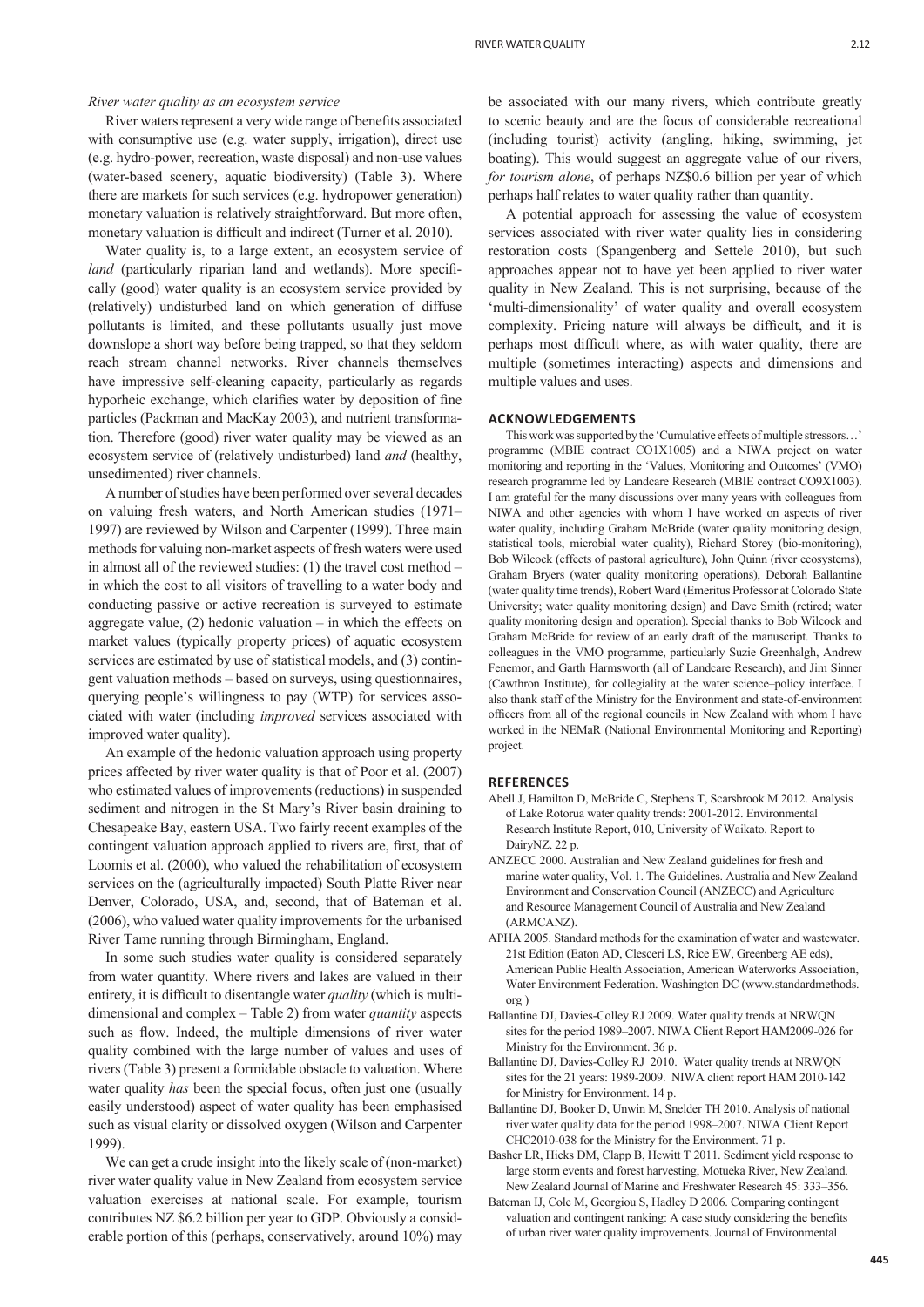Management 79: 221–231.

Belsky AJ, Matzke A, Uselman S 1999. Survey of livestock influences on stream and riparian ecosystems in the western United States. Journal of Soil and Water Conservation 54: 419–431.

 Biggs BJF 2000. Eutrophication of streams and rivers: dissolved nutrientchlorophyll relationships for benthic algae. Journal of the North American Benthological Society 19: 17–31.

 Bowers DG, Binding CE 2006. The optical properties of mineral suspended particles: A review and synthesis. Estuarine Coastal and Shelf Science 67: 219–230.

 Campbell N, D'Arcy B, Frost A, Novotny V, Sansom A 2004. Diffuse pollution. An introduction to the problems and solutions. 1st edn. London, IWA. 322 p.

 CCME 2012 Canadian water quality guidelines: nitrate ion. Canadian Water Quality Guidelines: Scientific Criteria Document PN 1470.

 Clapcott JE, Young RG, Harding JS, Matthaei CD, Quinn JM, Death RG 2011. Sediment assessment methods: protocols and guidelines for assessing the effects of deposited fine sediment on in-stream values. Cawthron Institute, Nelson New Zealand. 108 p.

Close ME, Davies-Colley RJ 1990. Baseflow water chemistry in New Zealand rivers. 1. Characterisation. New Zealand Journal of Marine and Freshwater Research 24: 319–341.

 Collins R, McLeod M, Hedley M, Donnison A, Close M, Hanly J, Horne D, Ross C, Davies-Colley R, Bagshaw C et al. 2007. Best management practices to mitigate faecal contamination by livestock of New Zealand waters. New Zealand Journal of Agricultural Research 50: 267–278.

 Conley DJ, Paerl HW, Howarth RW, Boesch DF, Seitzinger SP, Havens KE, Lancelot C, Likens GE 2009. Controlling eutrophication: nitrogen and phosphorus. Science 323: 1014–1015.

 Davies-Colley RJ 1988. Measuring water clarity with a black disc. Limnology and Oceanography 33: 616–623.

 Davies-Colley RJ 1997. Stream channels are narrower in pasture than in forest. New Zealand Journal of Marine and Freshwater Research 31: 599–608.

 Davies-Colley RJ 2009. Land use and water quality in New Zealand – an overview. Water Air and Soil Pollution 162: 32–35.

 Davies-Colley RJ, Smith DG 2001. Turbidity, suspended sediment, and water clarity: A review. Journal of the American Water Resources Association 37: 1085–1101.

 Davies-Colley RJ, Wilcock RJ 2004. Water quality and chemistry in running waters. In: Harding J, Mosley MP, Pearson CP, Sorell B eds Freshwaters of New Zealand. Christchurch, Caxton Press. Pp. 11.1–11.17.

 Davies-Colley RJ, Vant WN, Smith DG 2003. Colour and clarity of natural waters. Science and management of optical water quality. Caldwell, New Jersey, reprinted by Blackburn Press. 310 p.

 Davies-Colley RJ, Nagels JW, Lydiard E 2008. Faecal bacterial dynamics and yields from an intensively dairy-farmed catchment. Water Science and Technology 57: 1519–1523.

 Davies-Colley RJ, Smith DG, Ward R, Bryers GG, McBride GB, Quinn JM, Scarsbrook MR 2011. Twenty years of New Zealand's National Rivers Water Quality Network: benefits of careful design and consistent operation. Journal of the American Water Resources Association 47: 750–771.

 Donnison AM, Ross CM 1999. Animal and human faecal pollution in New Zealand rivers. New Zealand Journal of Marine and Freshwater Research 33: 119–128.

 Droppo IG 2001. Rethinking what constitutes suspended sediment. Hydrological Processes 15: 1551–1564.

 Dufour A, Bartram J, Bos R, Gannon V eds 2012. Animal waste, water quality and human health. Geneva, World Health Organization and International Water Association. 476 p.

 Elliott AH, Davies-Colley RJ, Parshatom A, Ballantine DJ 2013. Load based approaches for modelling visual clarity in streams at regional scale. Water Science and Technology 67: 1092–1096.

 Fahey B, Duncan MJ, Quinn J 2004. Impacts of forestry. In: Harding J, Mosley MP, Pearson CP, Sorell B eds Freshwaters of New Zealand. Christchurch, Caxton Press. Pp. 33.1–33.16.

 Fahey BD, Rowe LK 1992. Land-use impacts. In: Mosley MP ed. Waters of New Zealand. Wellington, New Zealand Hydrological Society Inc. Pp. 265–284.

 Hamill KD, McBride GB 2003. River water quality trends and increased dairying in Southland, New Zealand. New Zealand Journal of Marine and Freshwater Research 37: 323–332.

 Hickey CW 2013. Updating nitrate toxicity effects on freshwater aquatic species. NIWA Client Report HAM2013-009. 39 p.

 Hicks DM, Gomez B, Trustrum NA 2000. Erosion thresholds and suspended sediment yields, Waipaoa River Basin, New Zealand. Water Resources Research 36: 1129–1142.

 Hicks DM, Quinn JM, Trustrum NA 2004. Stream sediment load and organic matter. In: Harding J, Mosley MP, Pearson CP, Sorell B eds Freshwaters of New Zealand. Christchurch, Caxton Press. Pp. 12.1–12.16.

 Howard-Williams C, Davies-Colley RJ, Rutherford JC, Wilcock RJ 2011. Diffuse pollution and freshwater degradation: New Zealand perspectives. In: van Bochove E, Vanrolleghem PA, Chambers PA, Therialt G, Novotna B, Burkart MR eds Issues and solutions to diffuse pollution. 14th International Water Association (IWA) conference on Diffuse Pollution and Eutrophication. Pp. 126–140.

Hughes AO, Quinn JM, McKergow LA 2012. Land use influences on suspended sediment yields and event sediment dynamics within two headwater catchments, Waikato, New Zealand. New Zealand Journal of Marine and Freshwater Research 46: 315–333.

 Hughey KFD, Booth KL 2012. Monitoring the state of New Zealand rivers: How the River Values Assessment System can help. New Zealand Journal of Marine and Freshwater Research 46: 545–556.

 Hughey KFD, Cullen R, Kerr GN 2011. A decade of public perceptions of the New Zealand environment: a focus on water and its management. Public perceptions of environment in New Zealand. 25 p. http://nzae.org. nz/wp-content/uploads/2011/08/Hughey\_et\_al\_A\_Decade\_of\_Public\_ Perceptions.pdf

 Johnson DL, Ambrose SH, Bassett TJ, Bowmen ML, et al. 1997. Meanings of environmental terms. Journal of Environmental Quality 26: 581–589.

 Julian JP, Doyle MW, Stanley EH 2008. Empirical modeling of light availability in rivers. Journal of Geophysical Research – Biogeosciences 113: G03022.

 Kirk JTO 1985. Effects of suspensoids (turbidity) on penetration of solar radiation in aquatic ecosystems. Hydrobiologia 125: 195–208.

 Loomis J, Kent P, Strange L, Fausch K, Covich A 2000. Measuring the total economic value of restoring ecosystem services in an impaired river basin: results from a contingent valuation survey. Ecological Economics 33: 103–117.

MacLeod LM,, Moller H 2006. Intensification and diversification of New Zealand agriculture since 1960: an evaluation of current indicators of land use change. Agriculture, Ecosystems and Environment 115: 201-218.

McBride GB 2011. Explaining differential sources of zoonotic pathogens in intensively-farmed catchments using kinematic waves. Water Science and Technology 63: 695–703.

 McBride GB, Davies-Colley RJ, Bargh M 2013. Toward a nationally consistent and dependable surface freshwater monitoring programme for New Zealand. Description and costs including quality assurance. NIWA Client Report HAM2013-024. 41 p.

 McDowell RW, Wilcock RJ 2008. Water quality and the effects of different pastoral animals. New Zealand Veterinary Journal 56: 289–296.

 McDowell RW, Larned ST, Houlbrooke DJ 2009. Nitrogen and phosphorus in New Zealand streams and rivers: control and impact of eutrophication and the influence of land management. New Zealand Journal of Marine and Freshwater Research 43: 985–995.

McKergow LA, Davies-Colley RJ 2010. Stormflow dynamics and loads of Escherichia coli in a large mixed land use catchment. Hydrological Processes 24: 276–289.

 McKergow LA, Tanner CC, Monaghan RM 2007. Stocktake of diffuse attenuation tools for New Zealand pastoral farming systems. NIWA Client Report HAM2007-161. 105 p.

 MfE 2007. Environment New Zealand 2007. Wellington, Ministry for the Environment. 428 p.

 MfE 2013. Freshwater reform 2013 and beyond. Wellington, Ministry for the Environment. 57 p.

 Mitsch WJ, Gosselink JG, Zhang L, Anderson CJ 2009. Wetland ecosystems. Hoboken, Wiley.

 Monaghan RM, De Klein CAM, Muirhead RW 2008. Prioritisation of farm-scale remediation efforts for reducing losses of nutrient and faecal indicator organisms to waterways: a case study of New Zealand dairy farming. Journal of Envionmental Management 87: 609–622.

 Moore CJ, Lattin GL, Zellers AF 2011. Quantity and type of plastic debris flowing from two urban rivers to coastal waters and beaches of Southern California. Journal of Integrated Coastal Zone Management 11: 65–73.

Morgenstern U, Hadfield J, Vant WN 2011. Lake Taupo – threat from delayed impact of land use via old groundwater inflow. International Water Association (IWA) conference of the Diffuse Pollution Specialist Group (DIPCON2011).